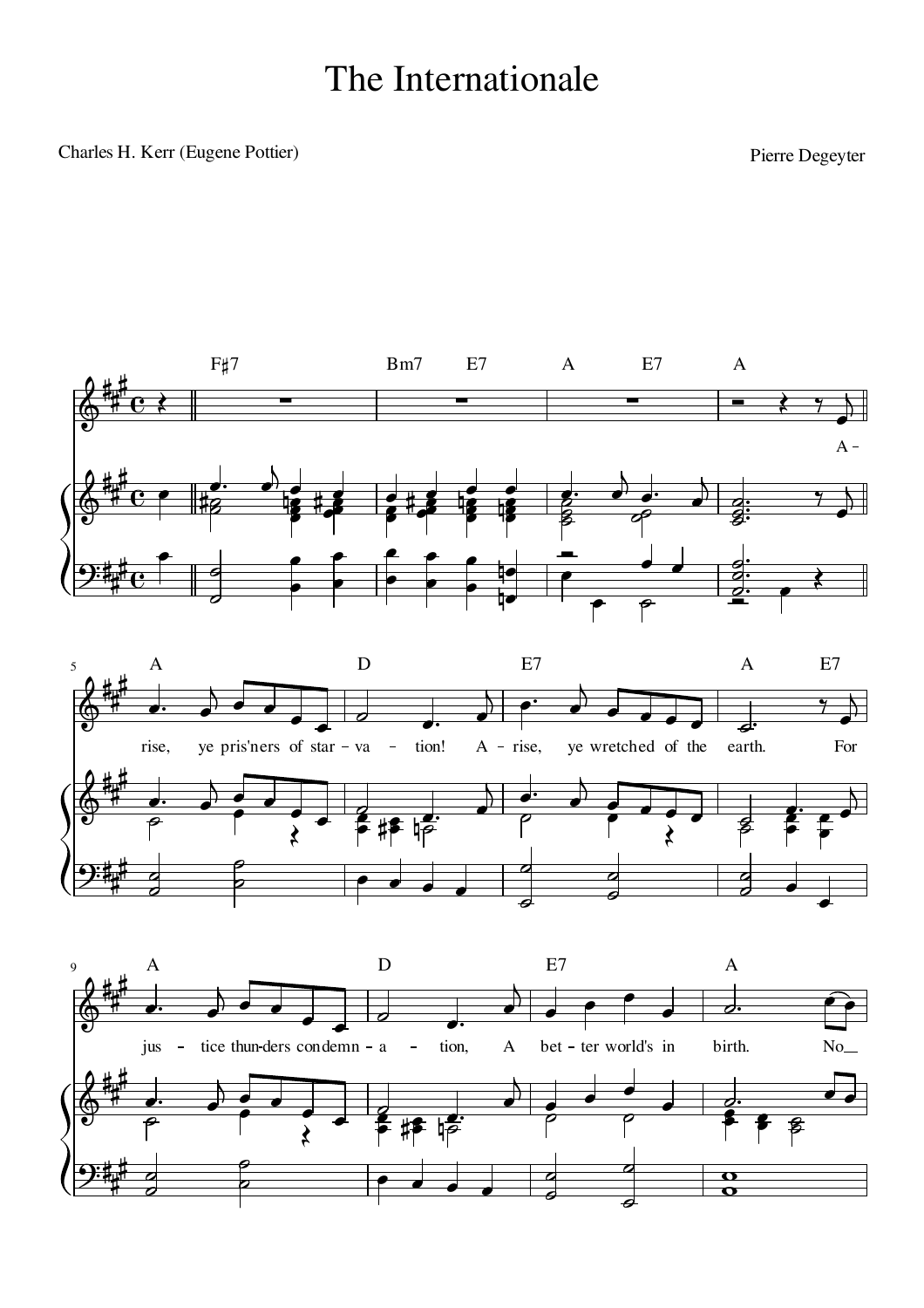





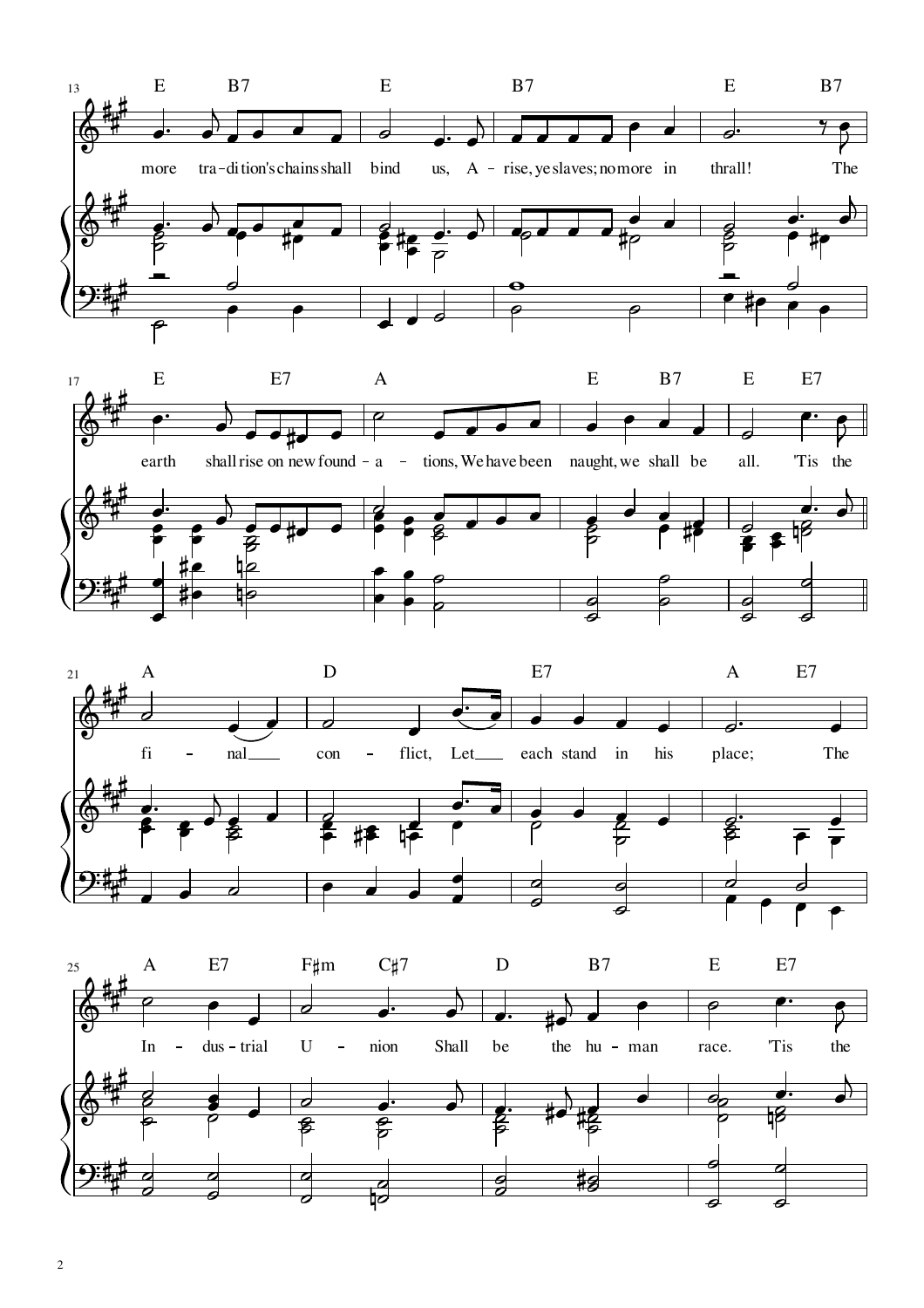





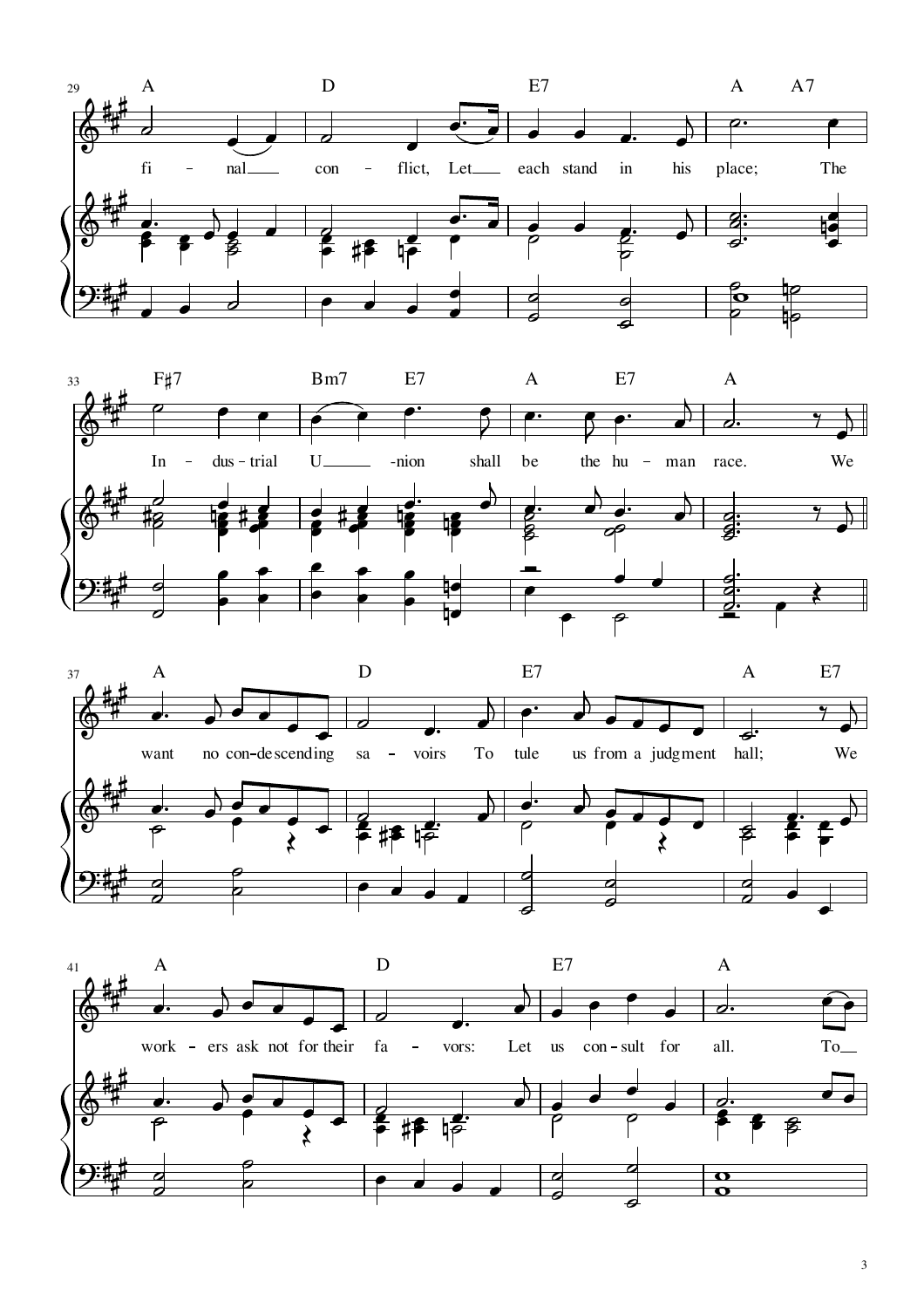





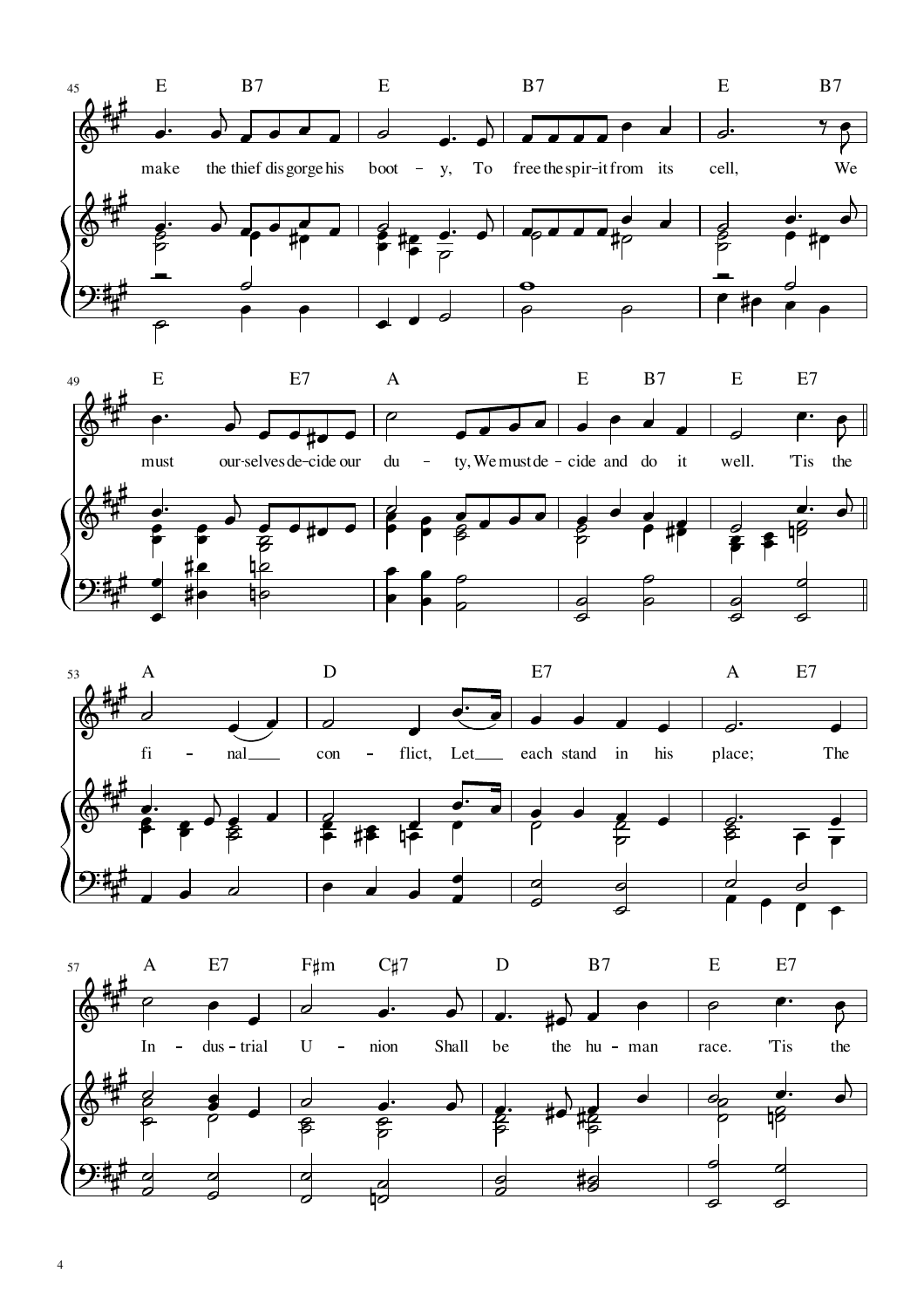





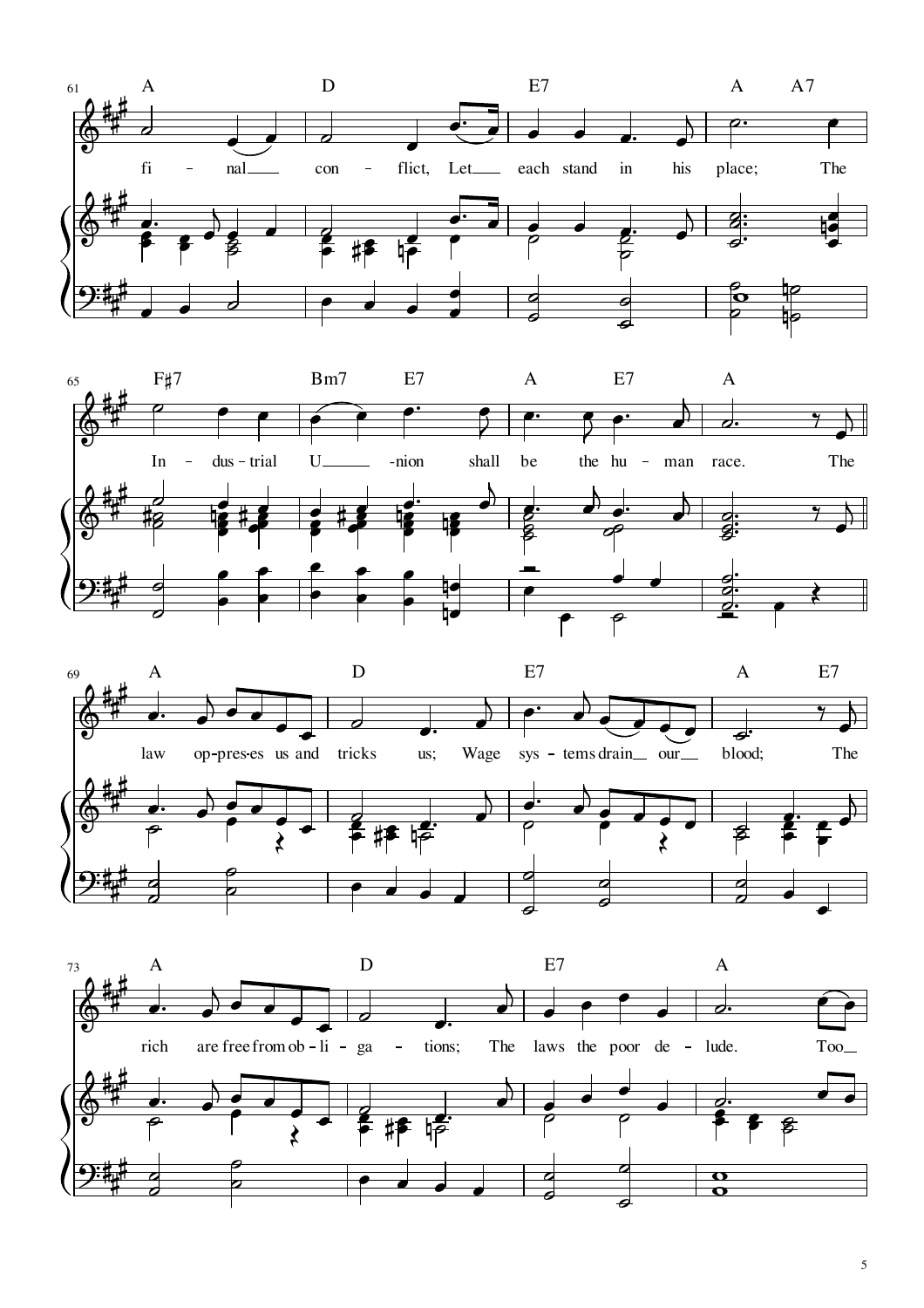





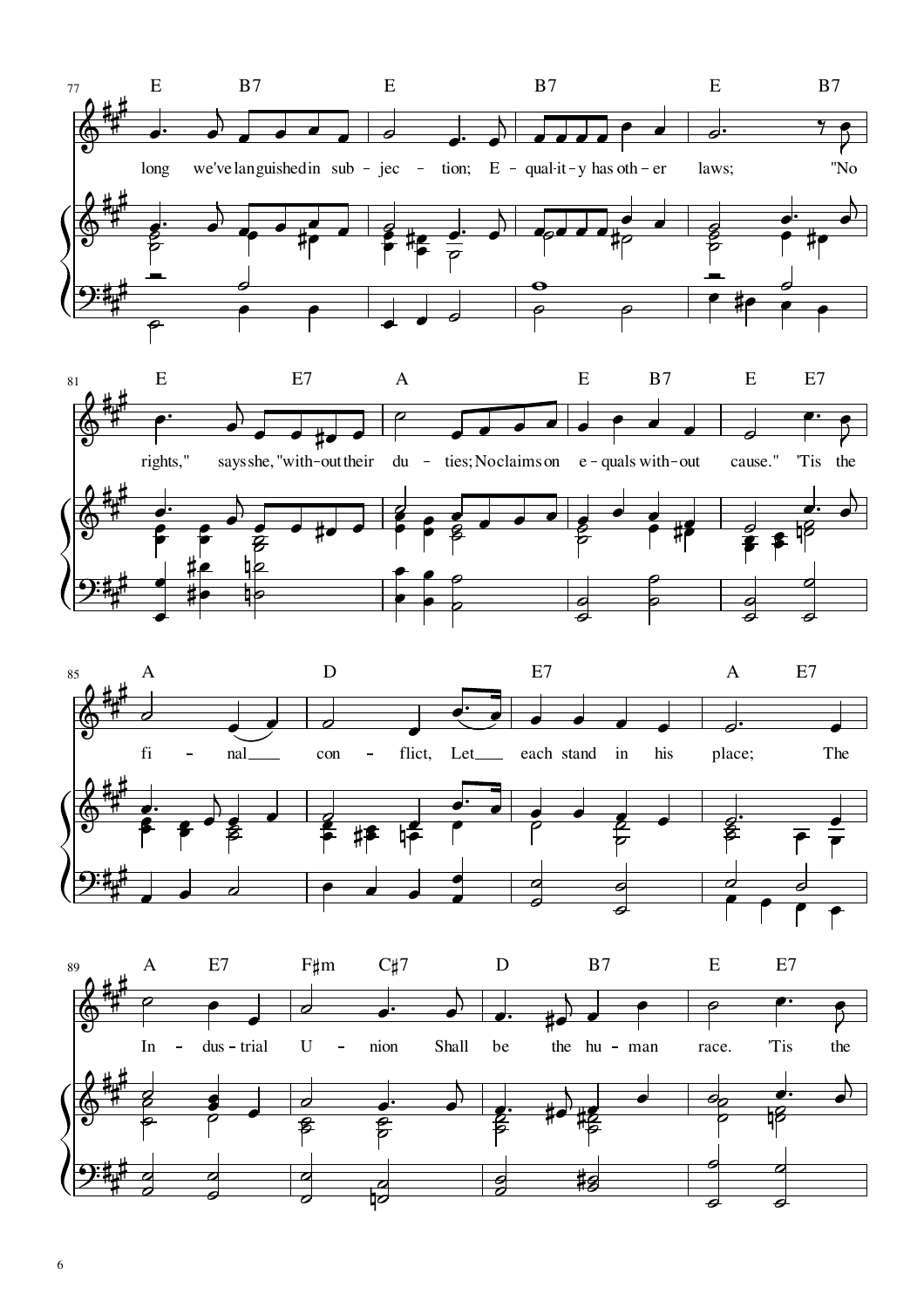





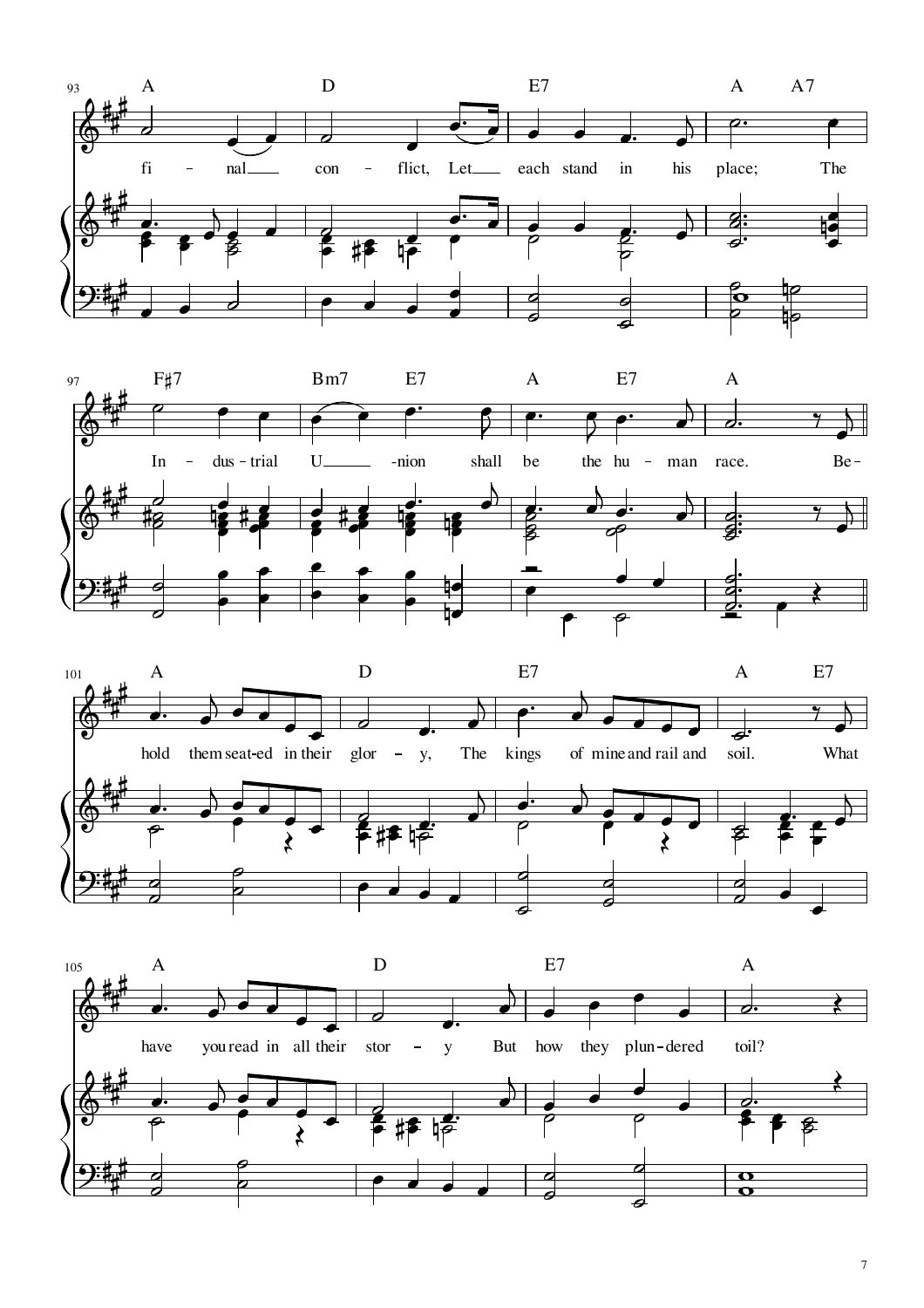





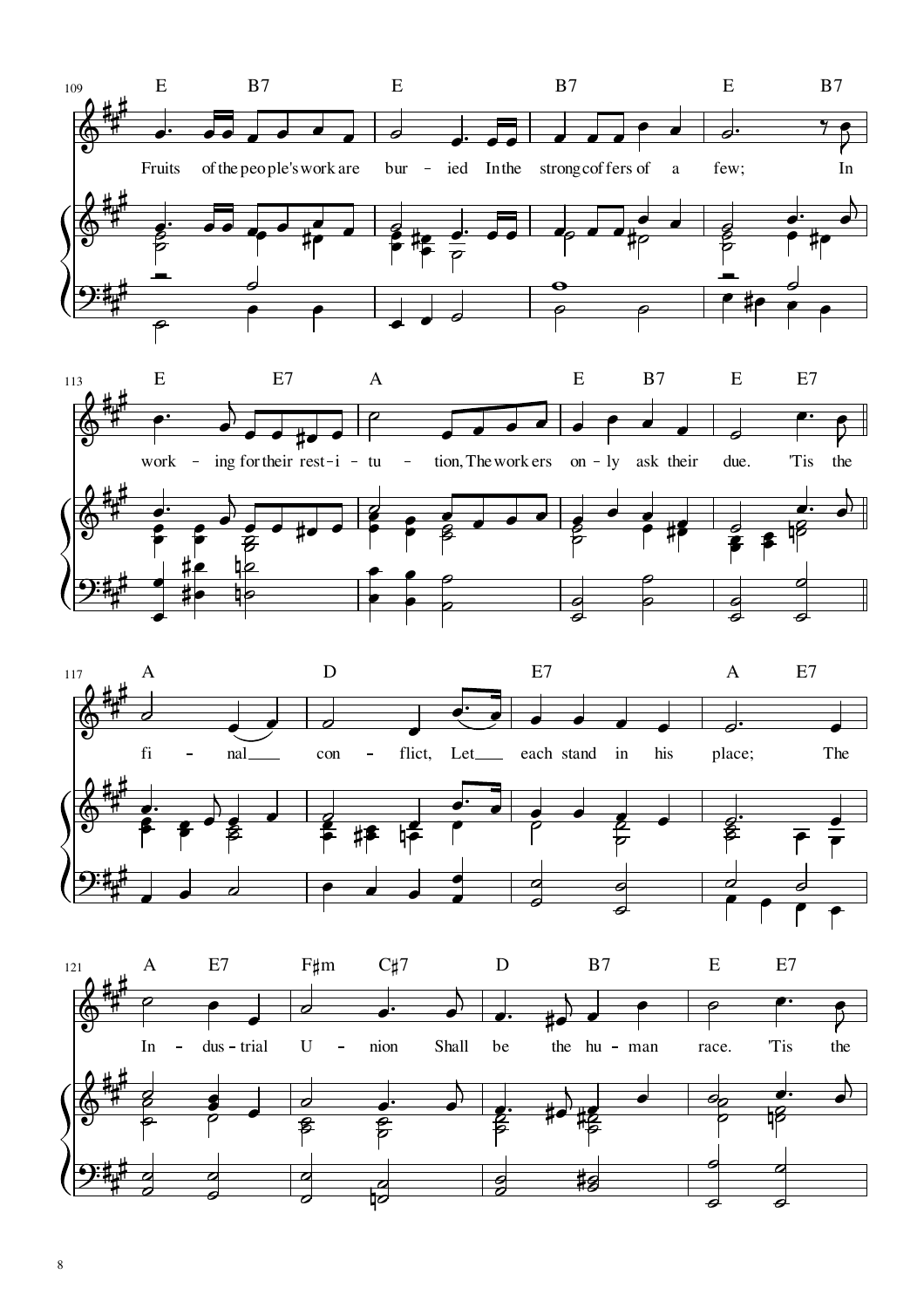





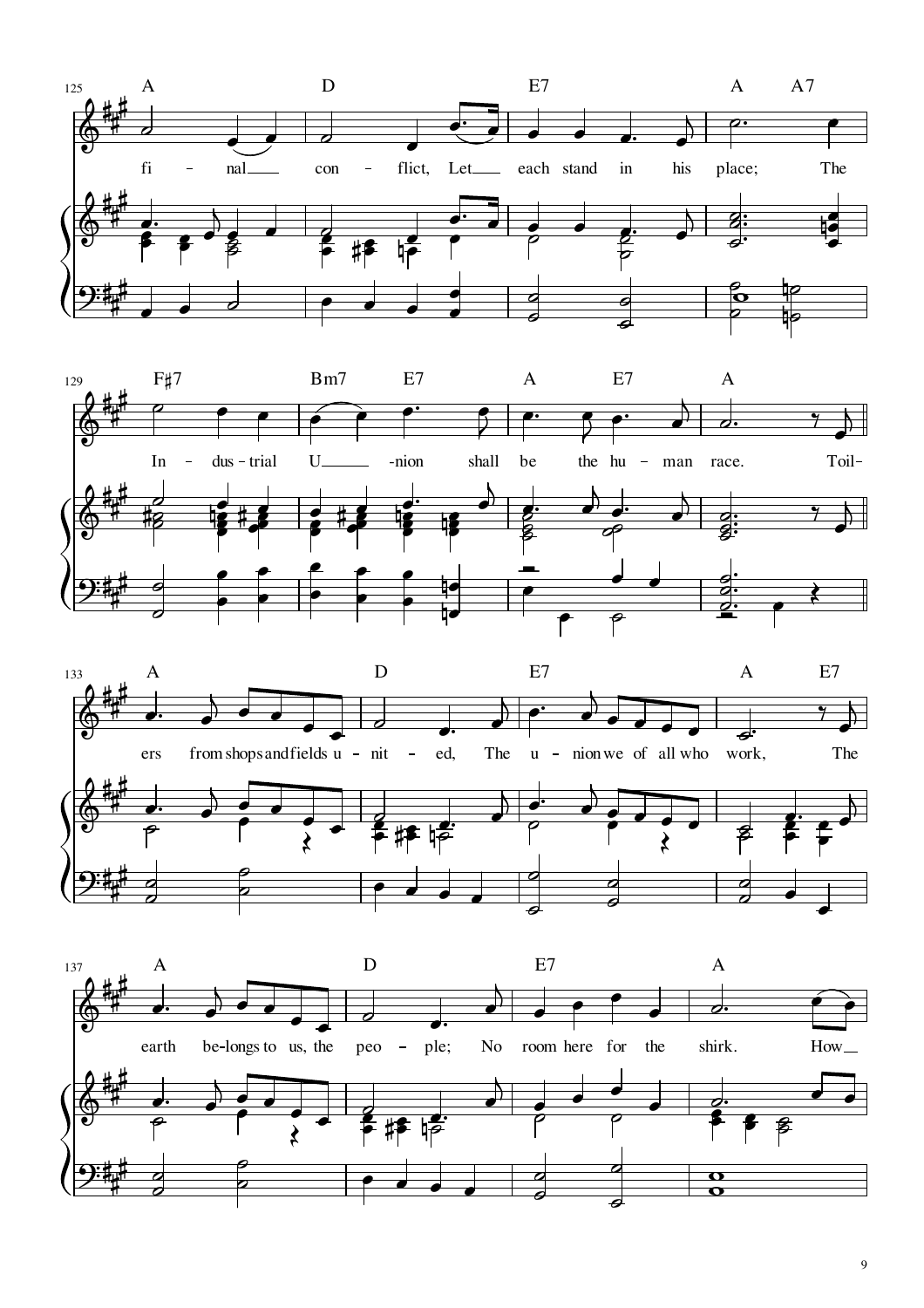





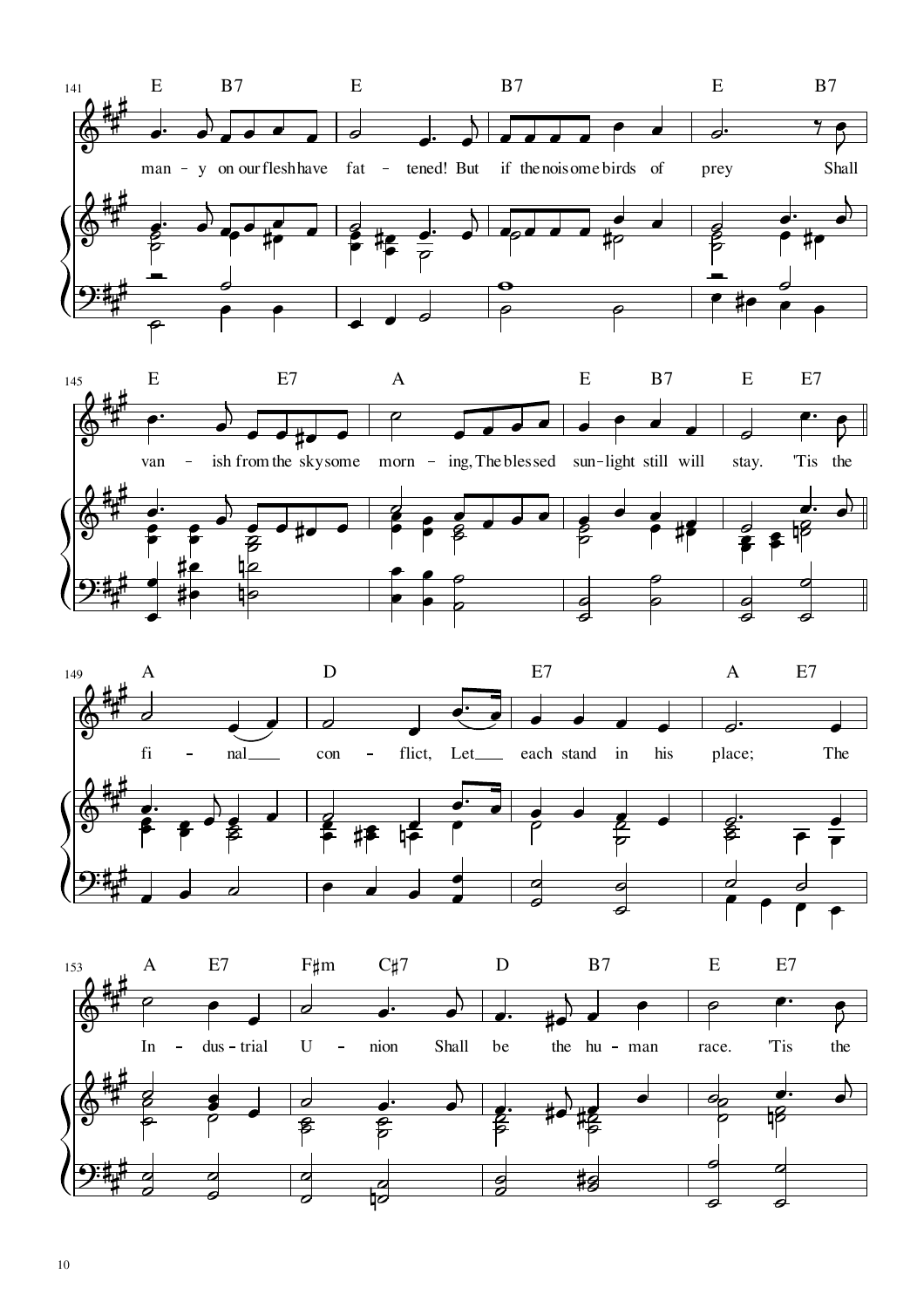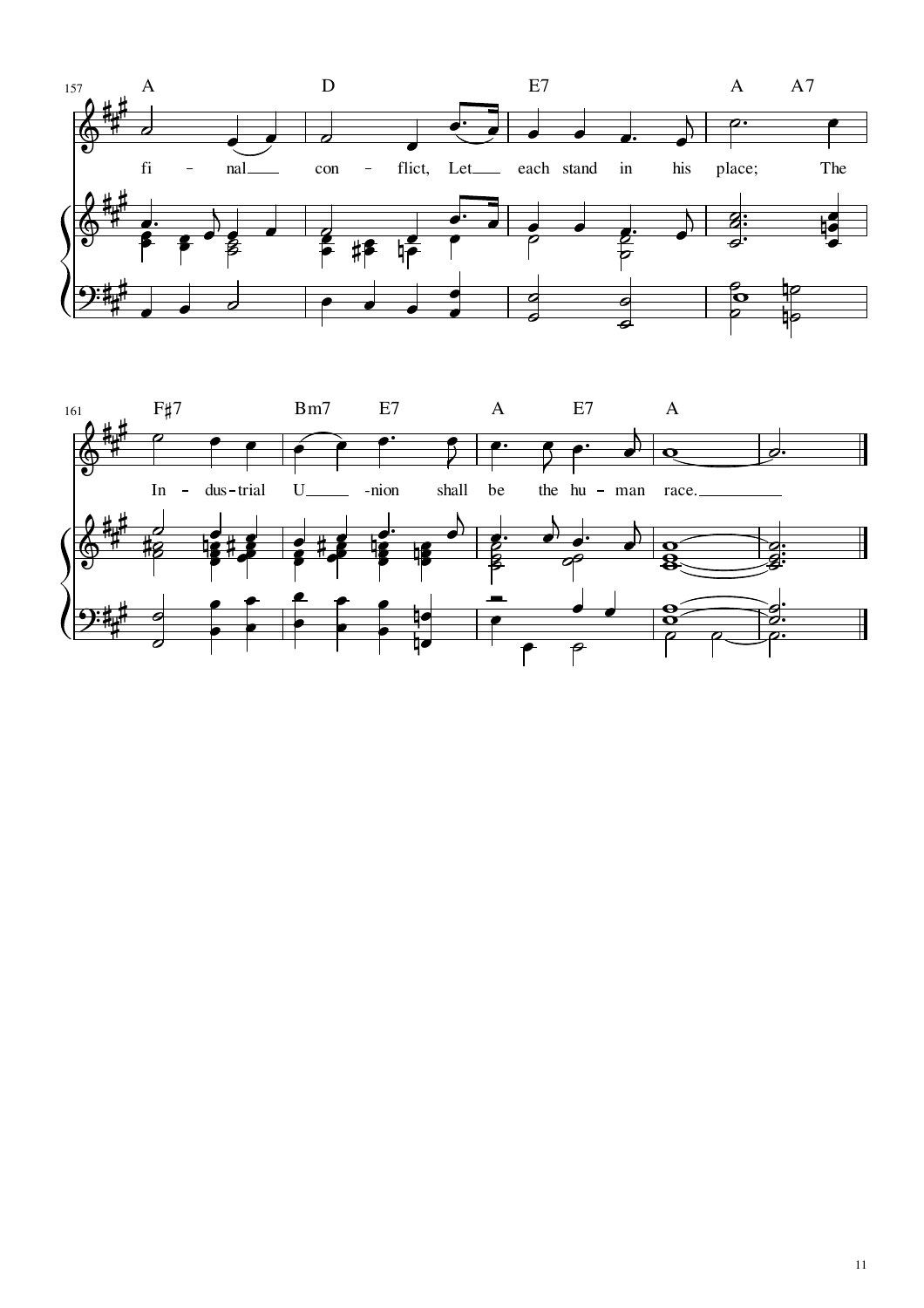## The Internationale (Acoustic Piano)







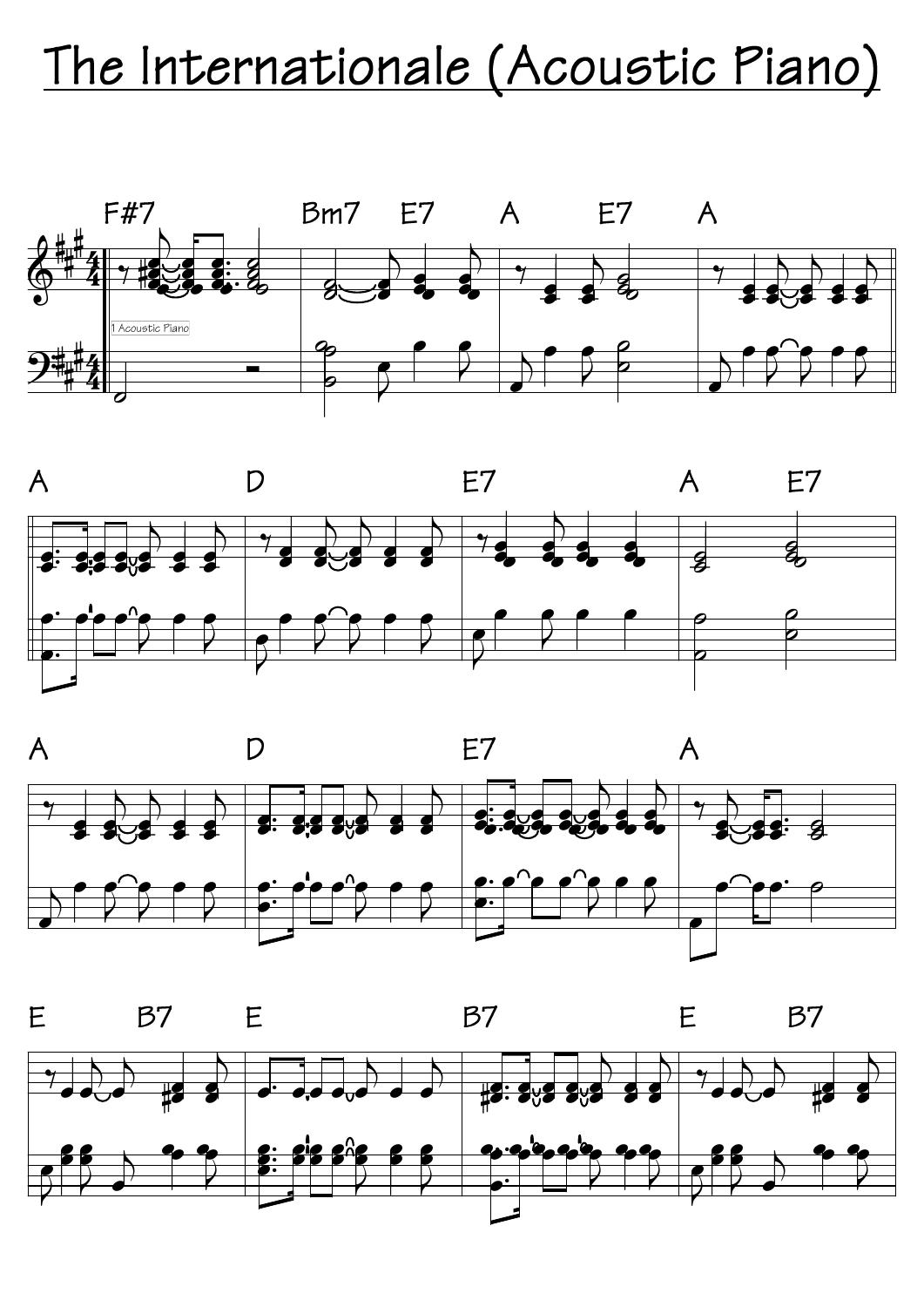









The Internationale (Acoustic Piano) - Page 2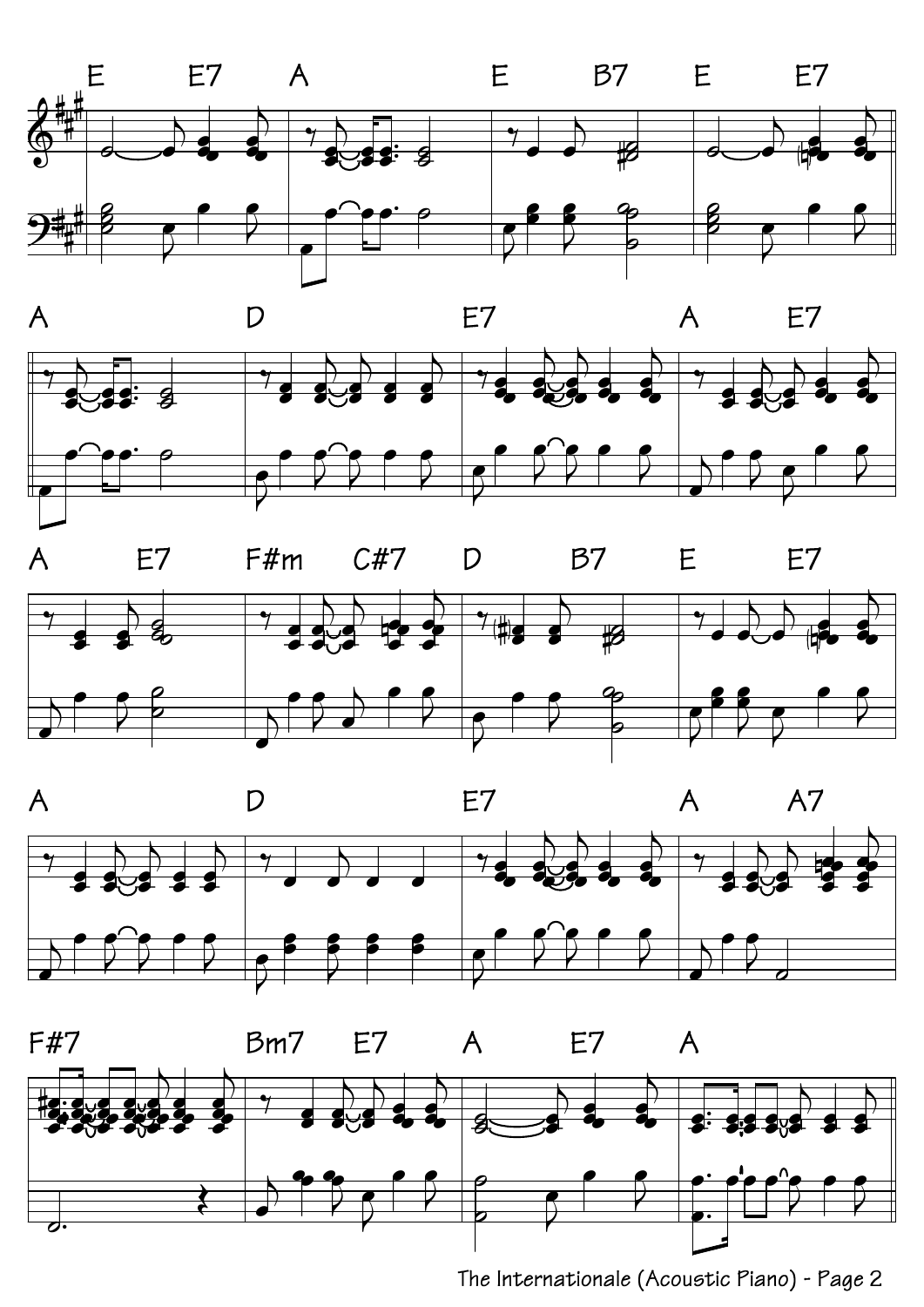









The Internationale (Acoustic Piano) - Page 3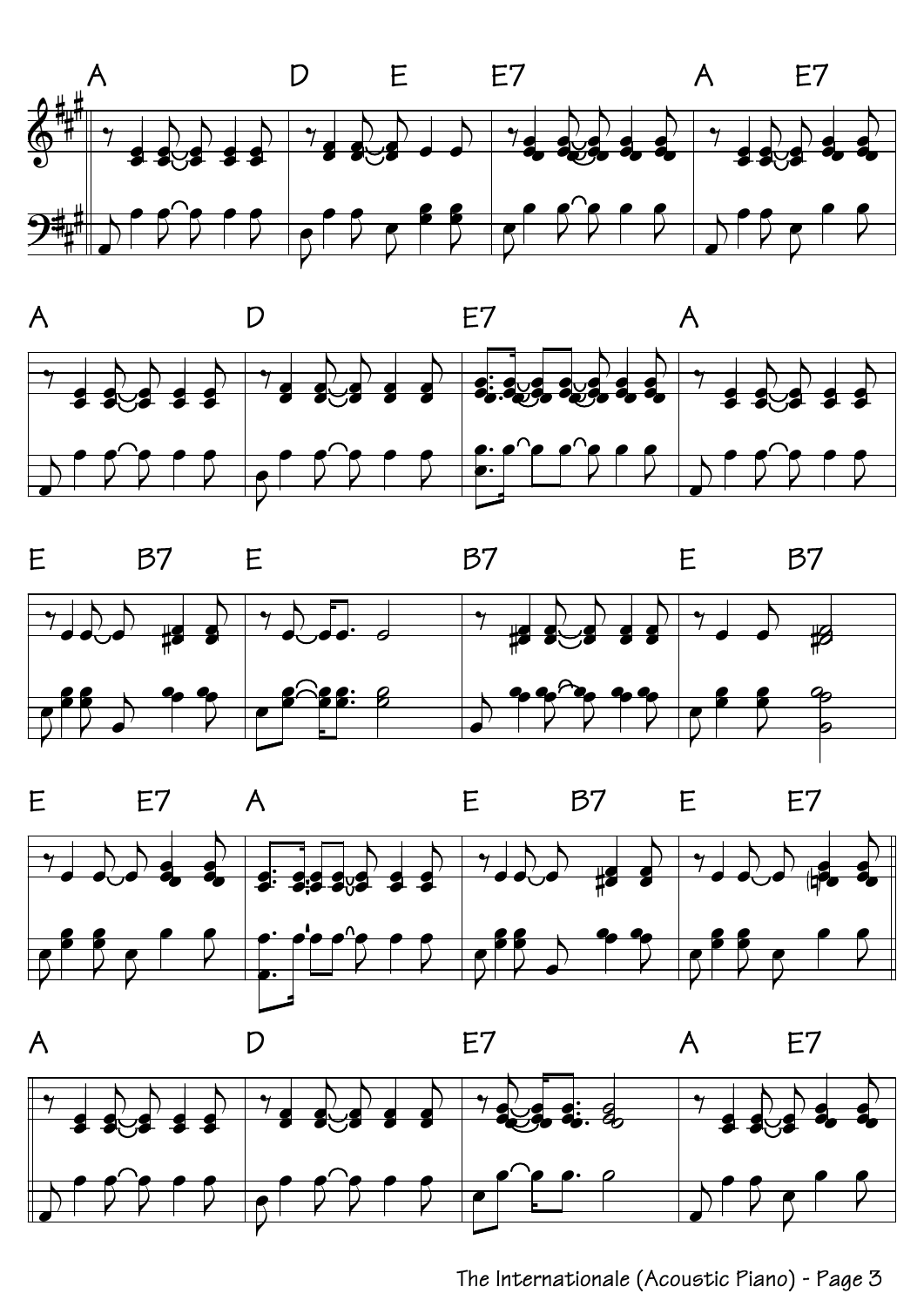









The Internationale (Acoustic Piano) - Page 4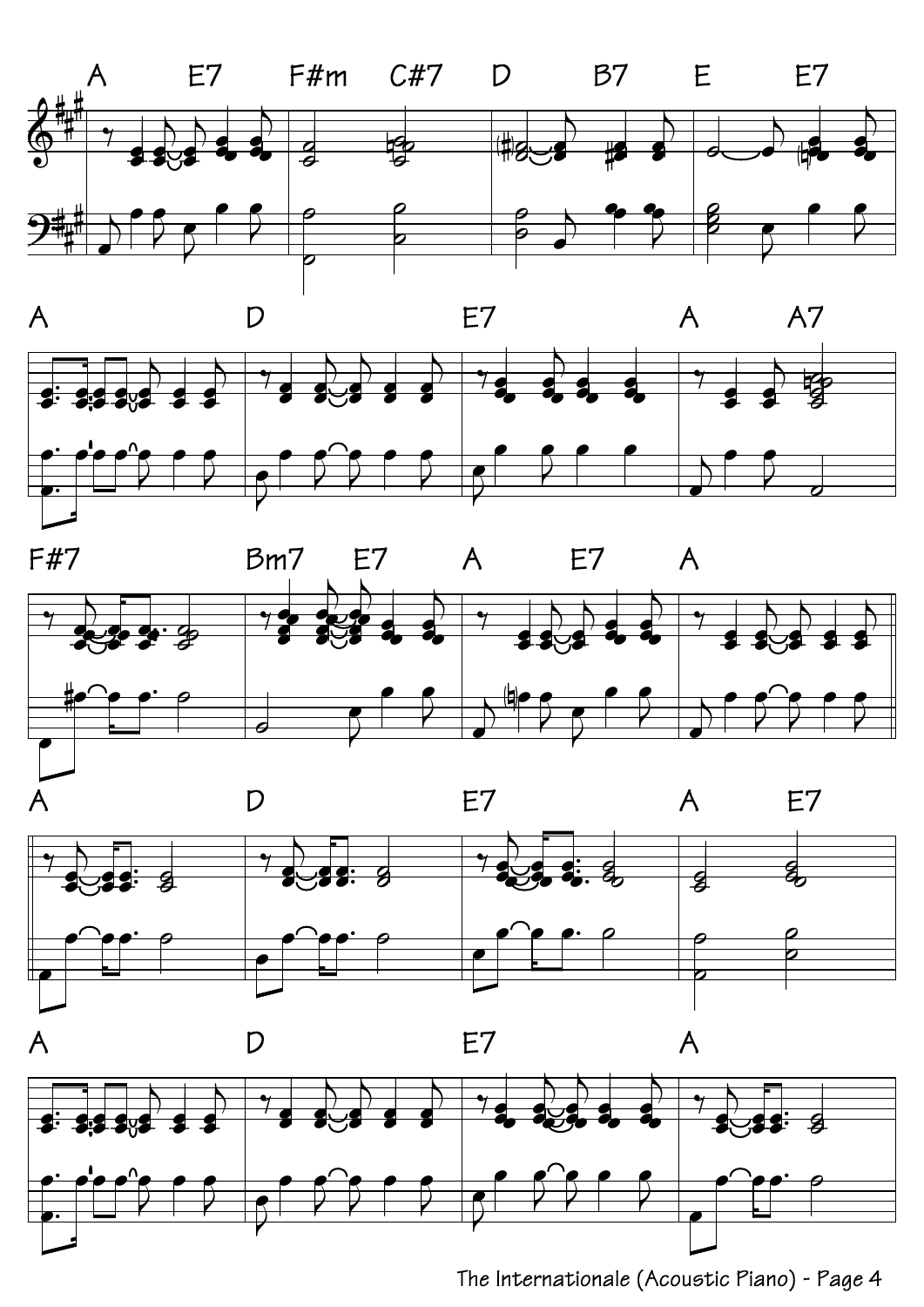









The Internationale (Acoustic Piano) - Page 5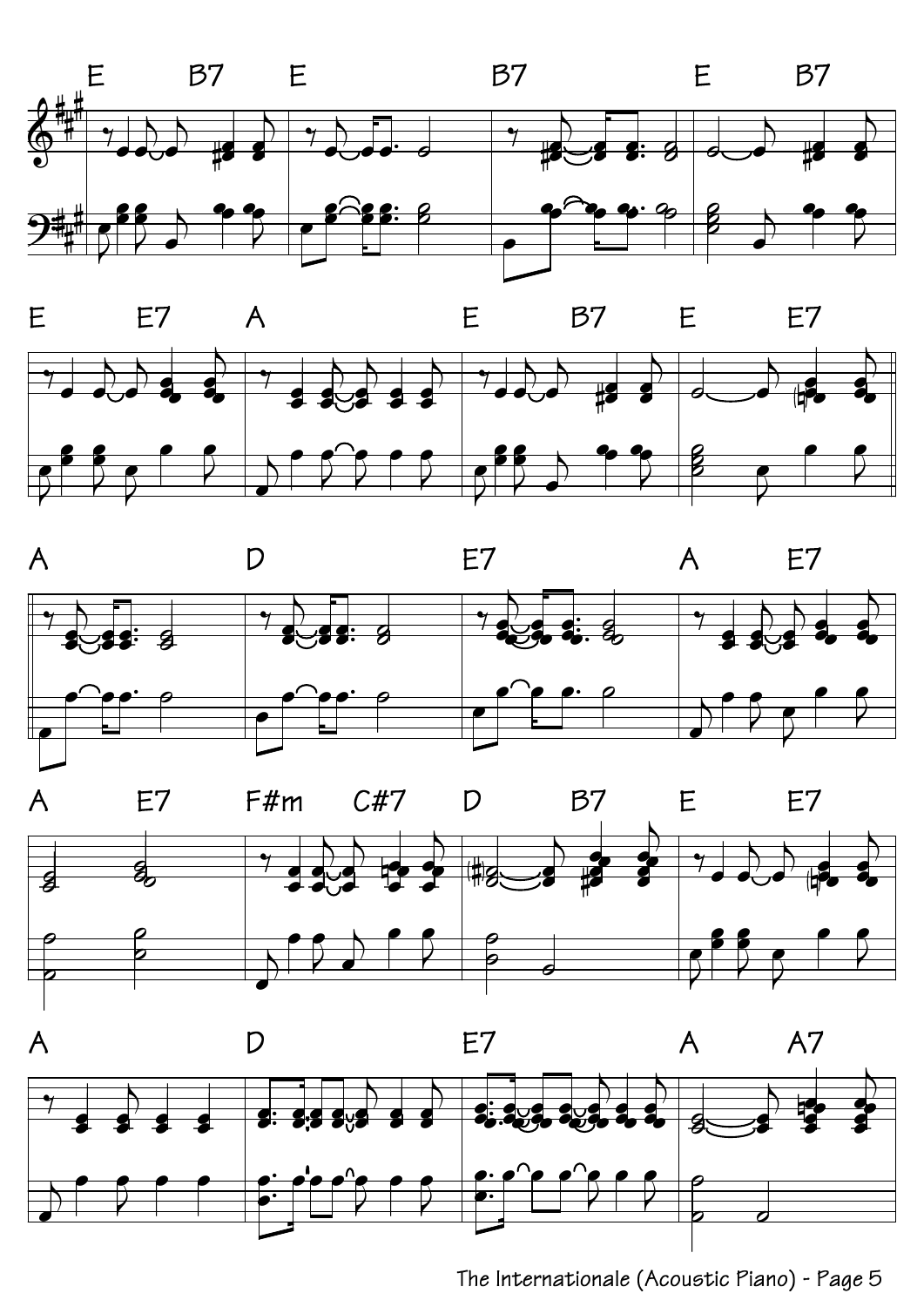









The Internationale (Acoustic Piano) - Page 6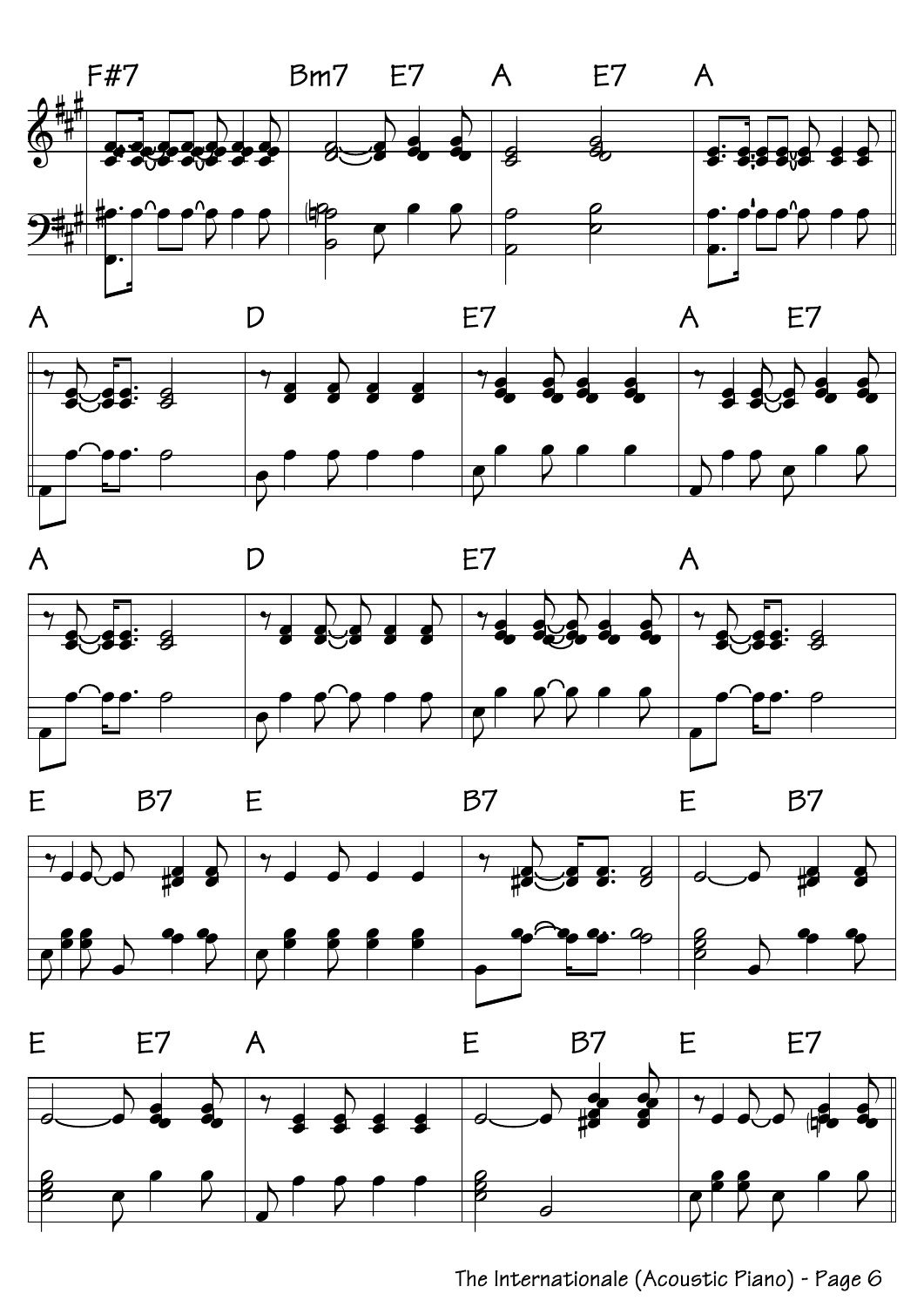









The Internationale (Acoustic Piano) - Page 7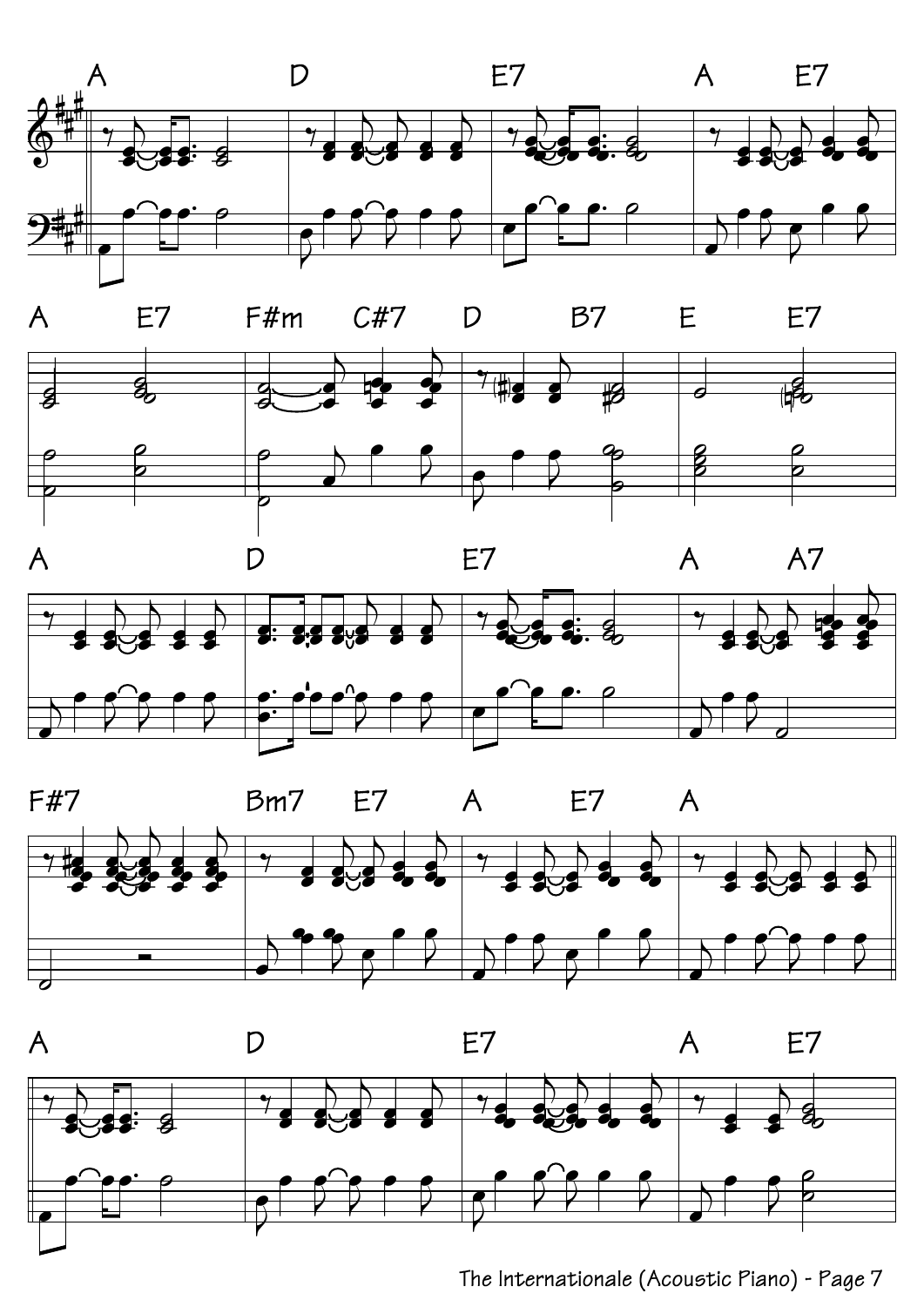









The Internationale (Acoustic Piano) - Page 8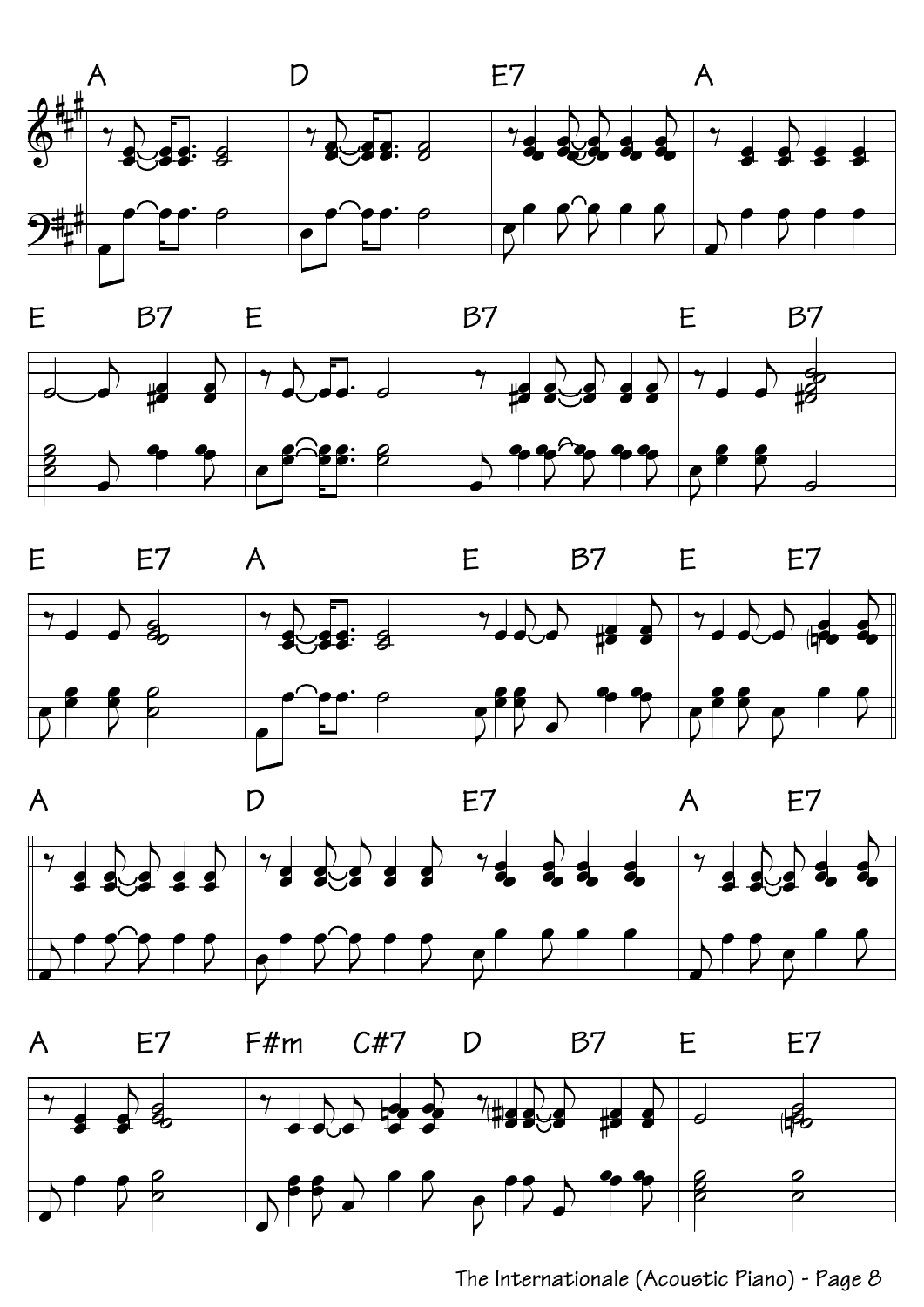



 $\overline{A}$ 

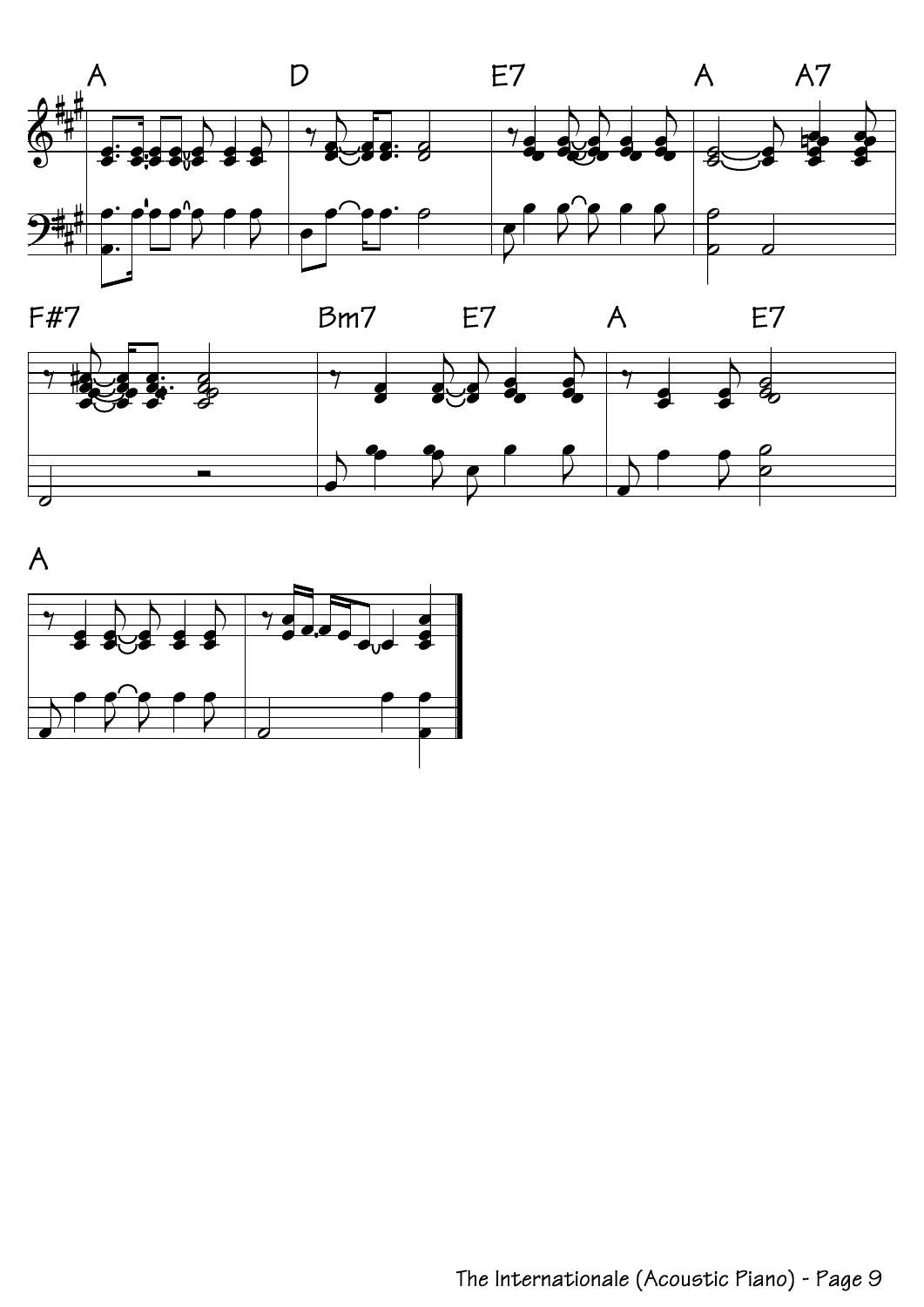# The Internationale (Acoustic Guitar)







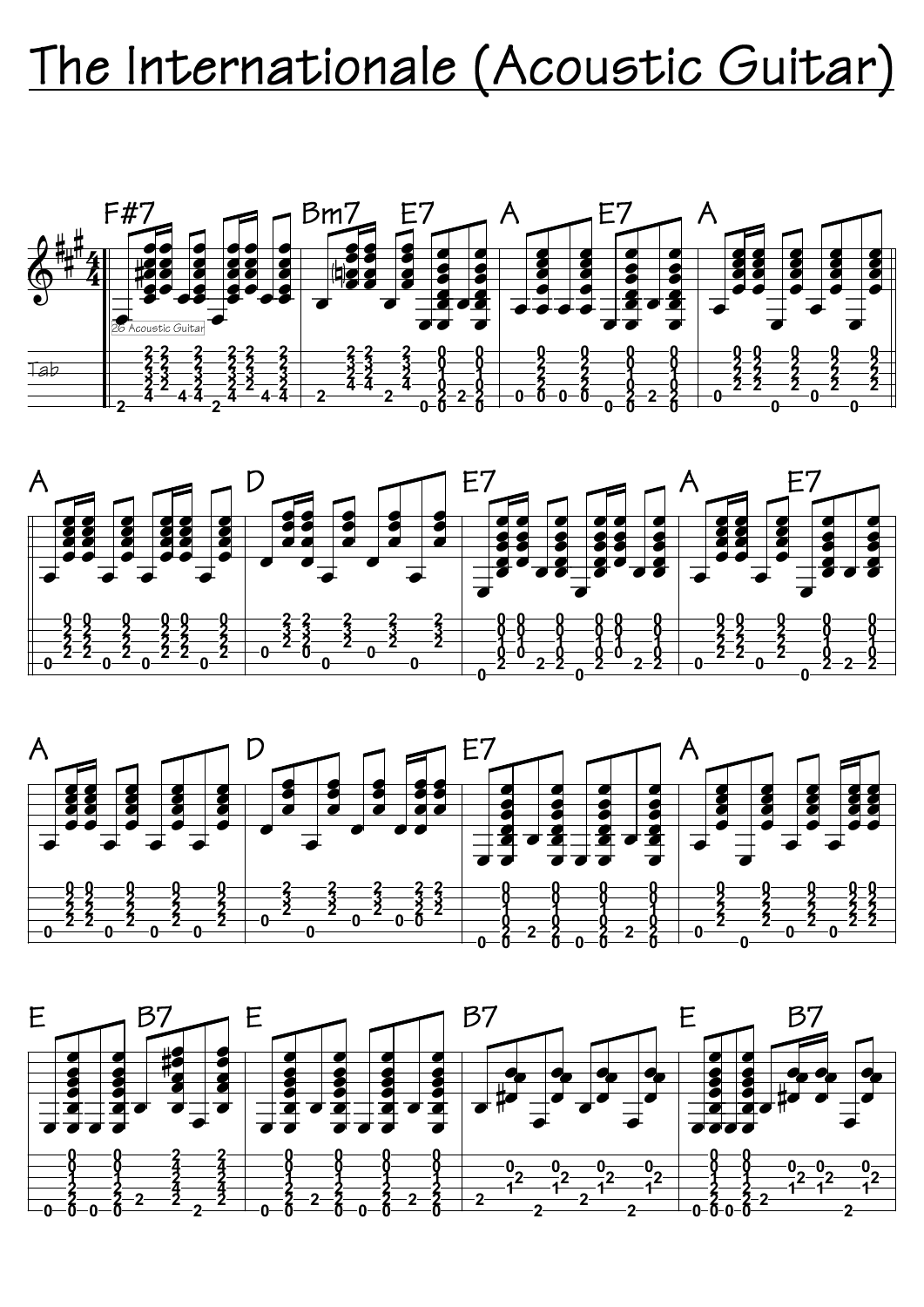









The Internationale (Acoustic Guitar) - Page 2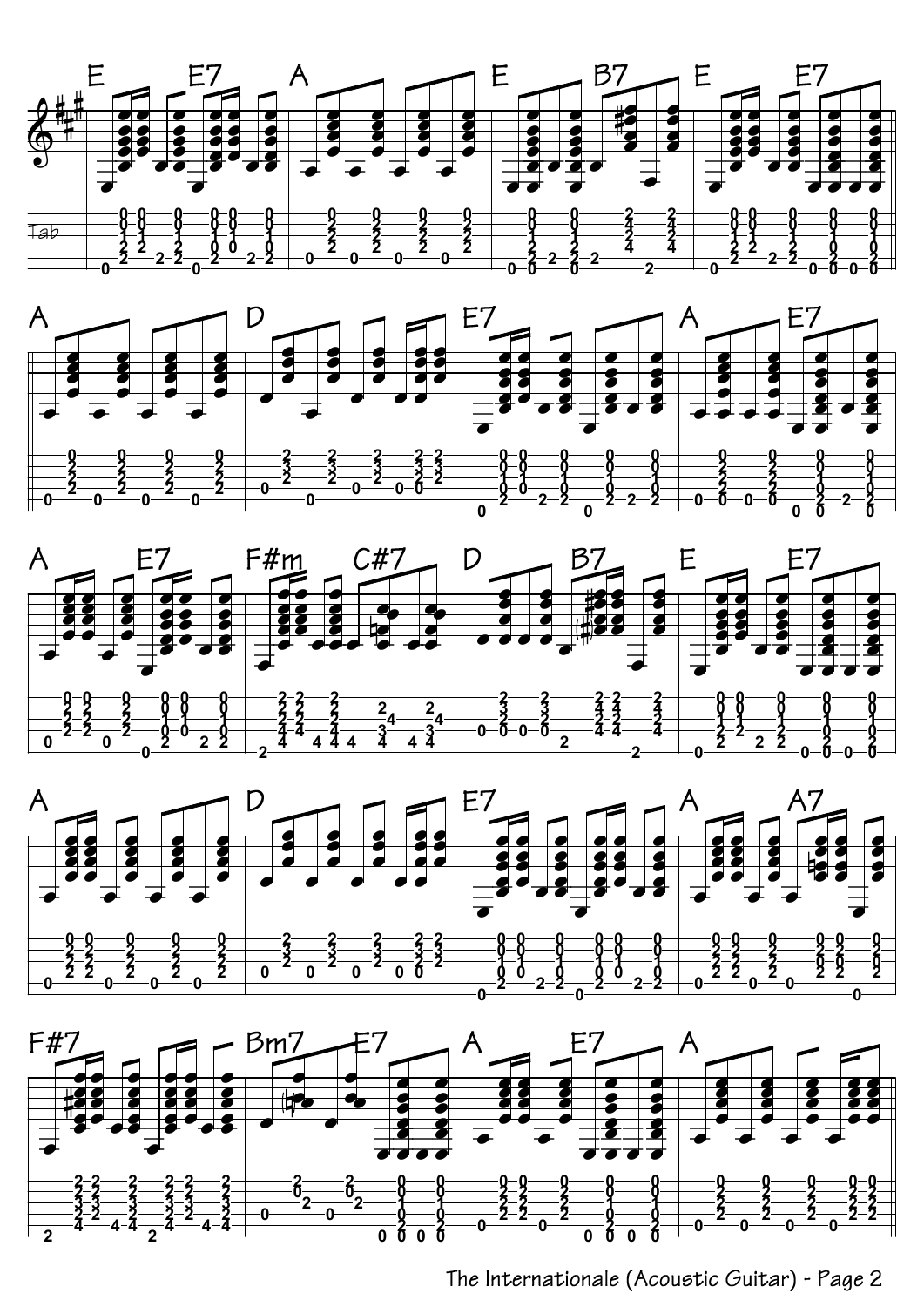









The Internationale (Acoustic Guitar) - Page 3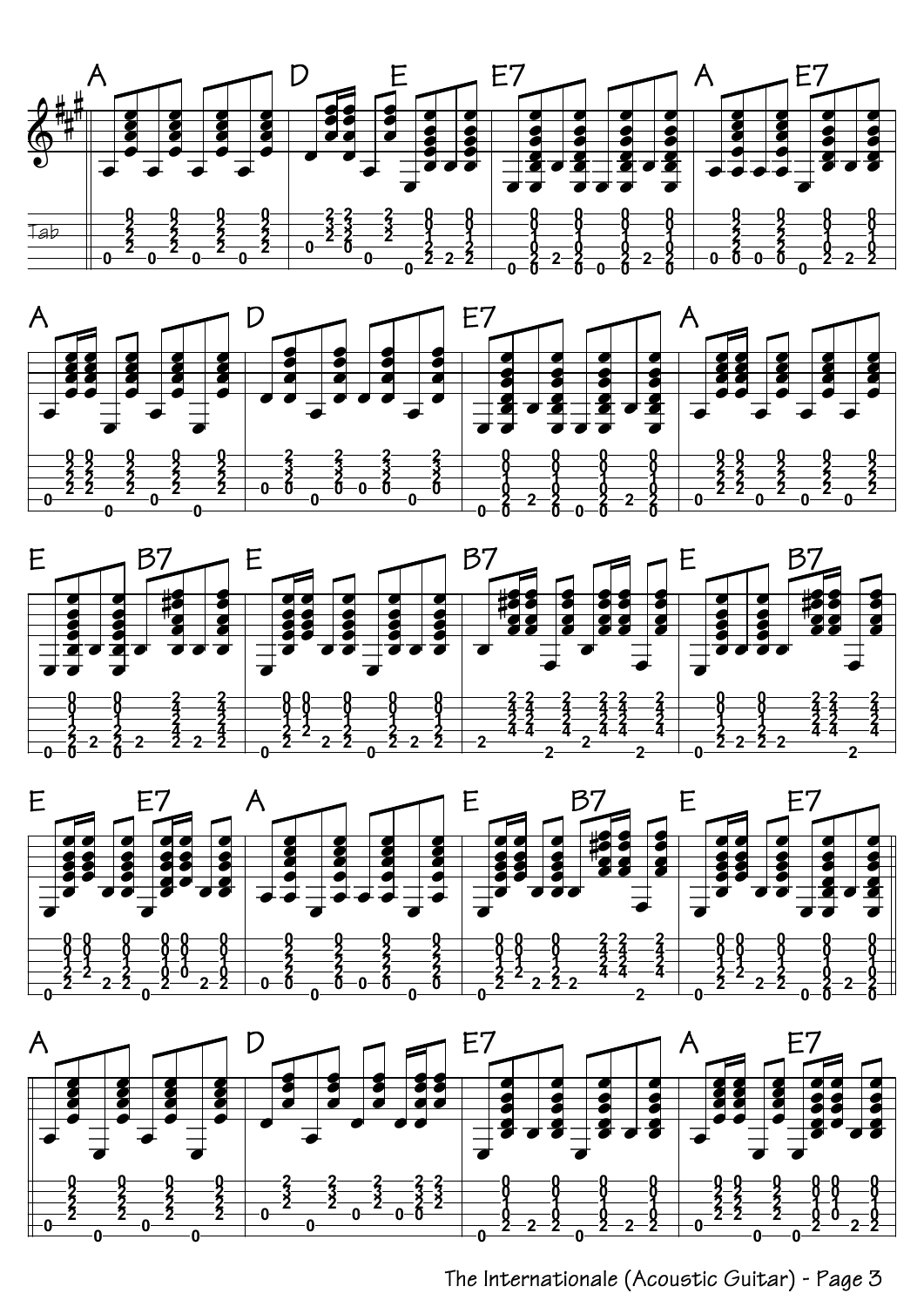









The Internationale (Acoustic Guitar) - Page 4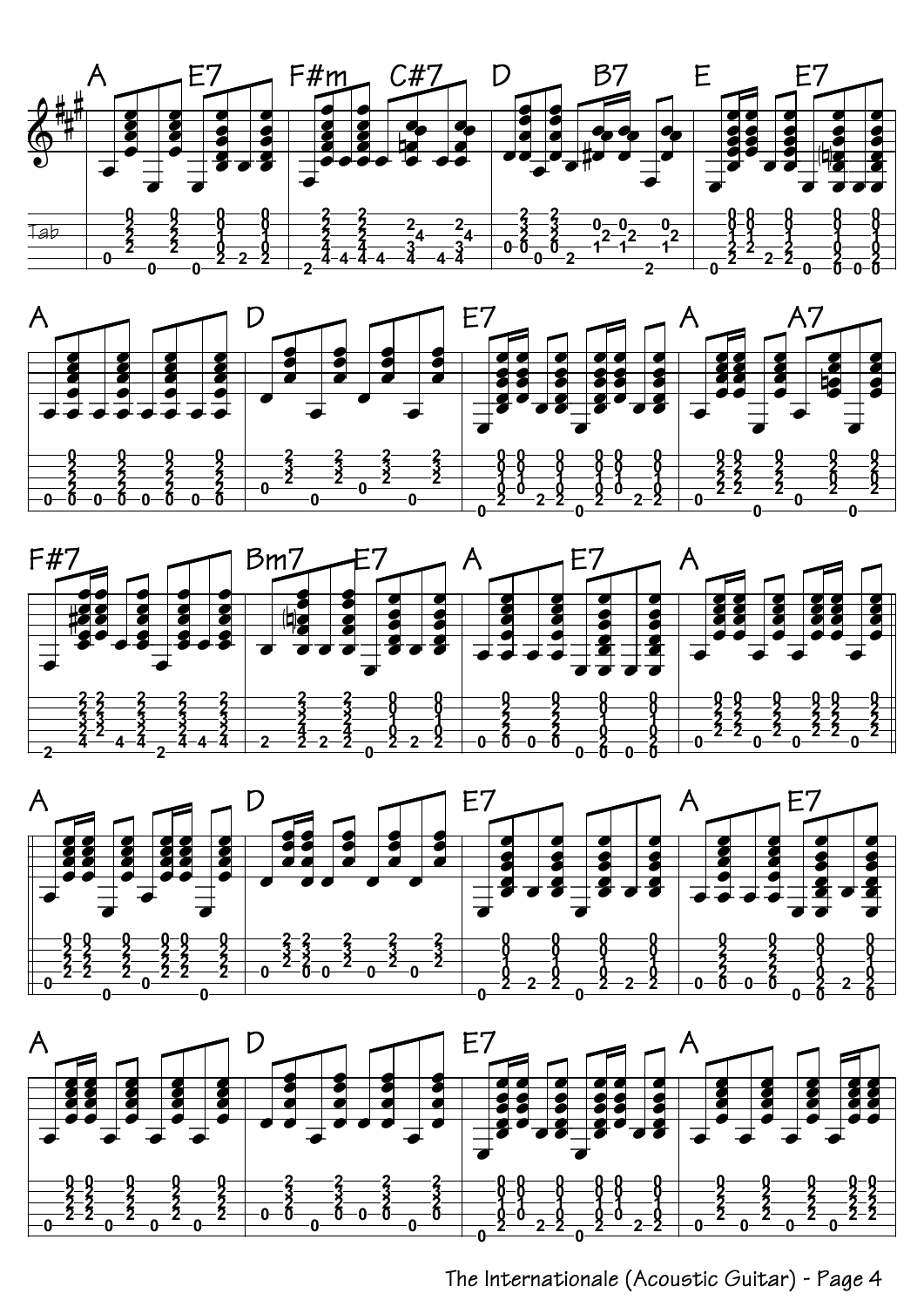









The Internationale (Acoustic Guitar) - Page 5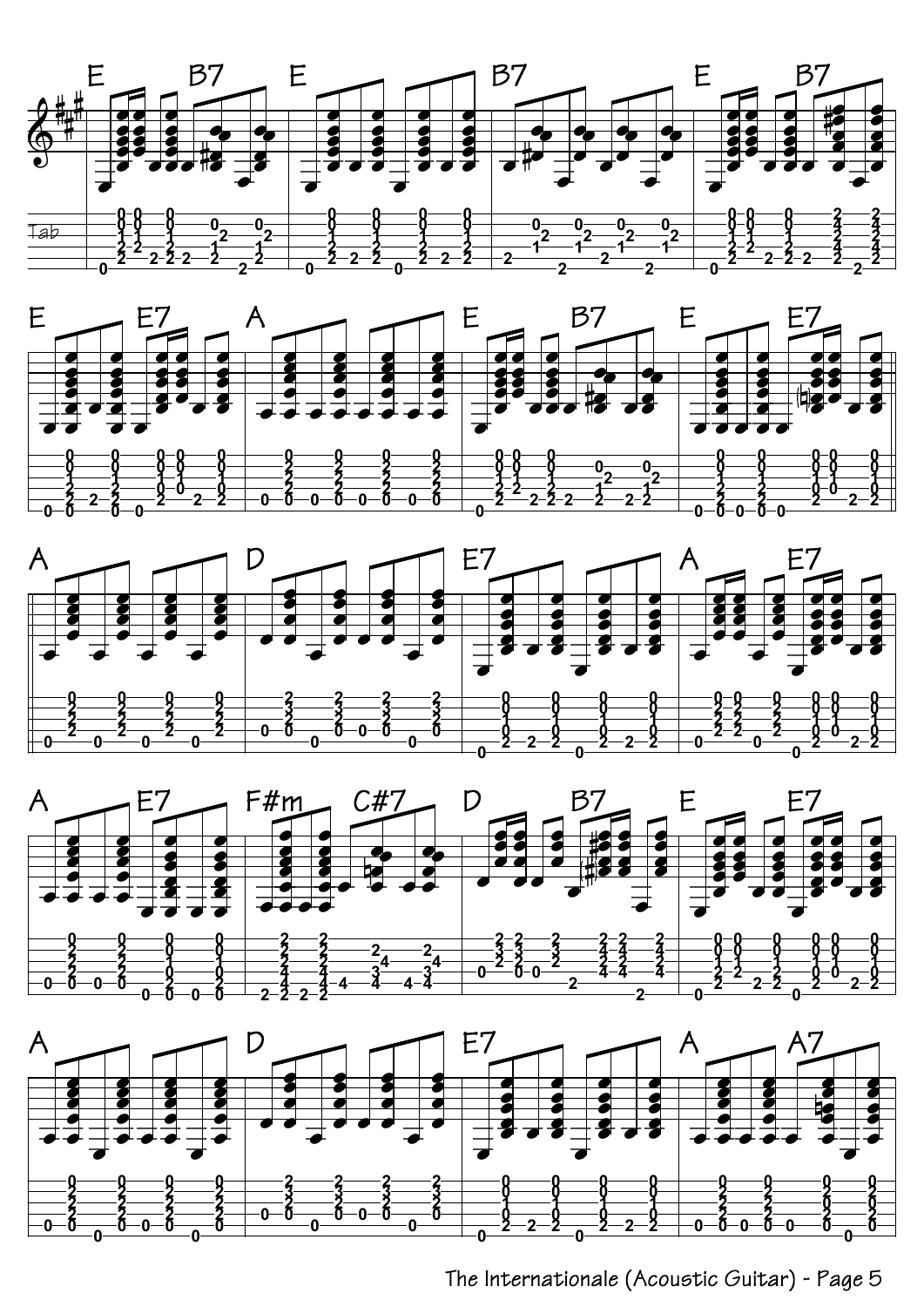









The Internationale (Acoustic Guitar) - Page 6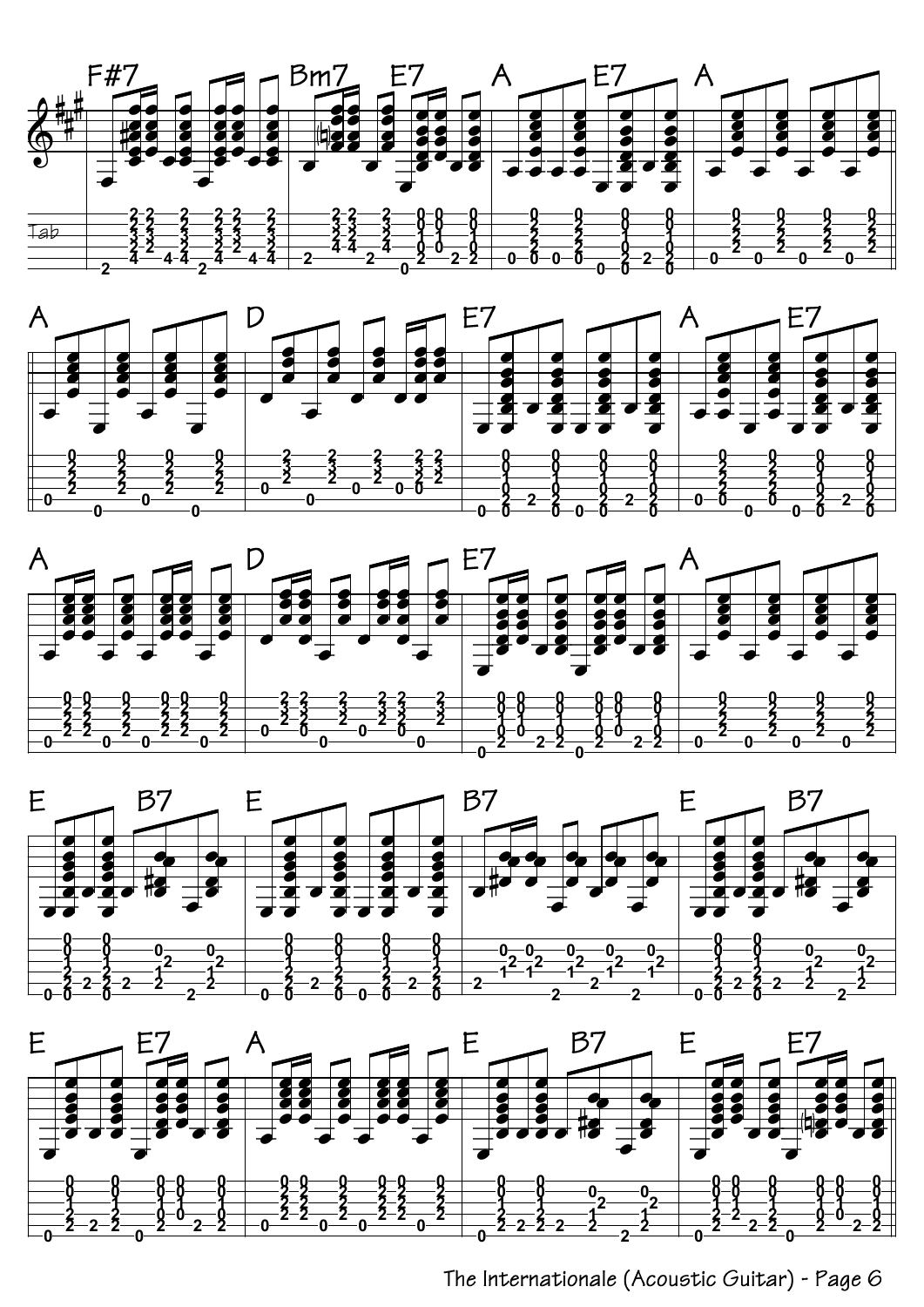









The Internationale (Acoustic Guitar) - Page 7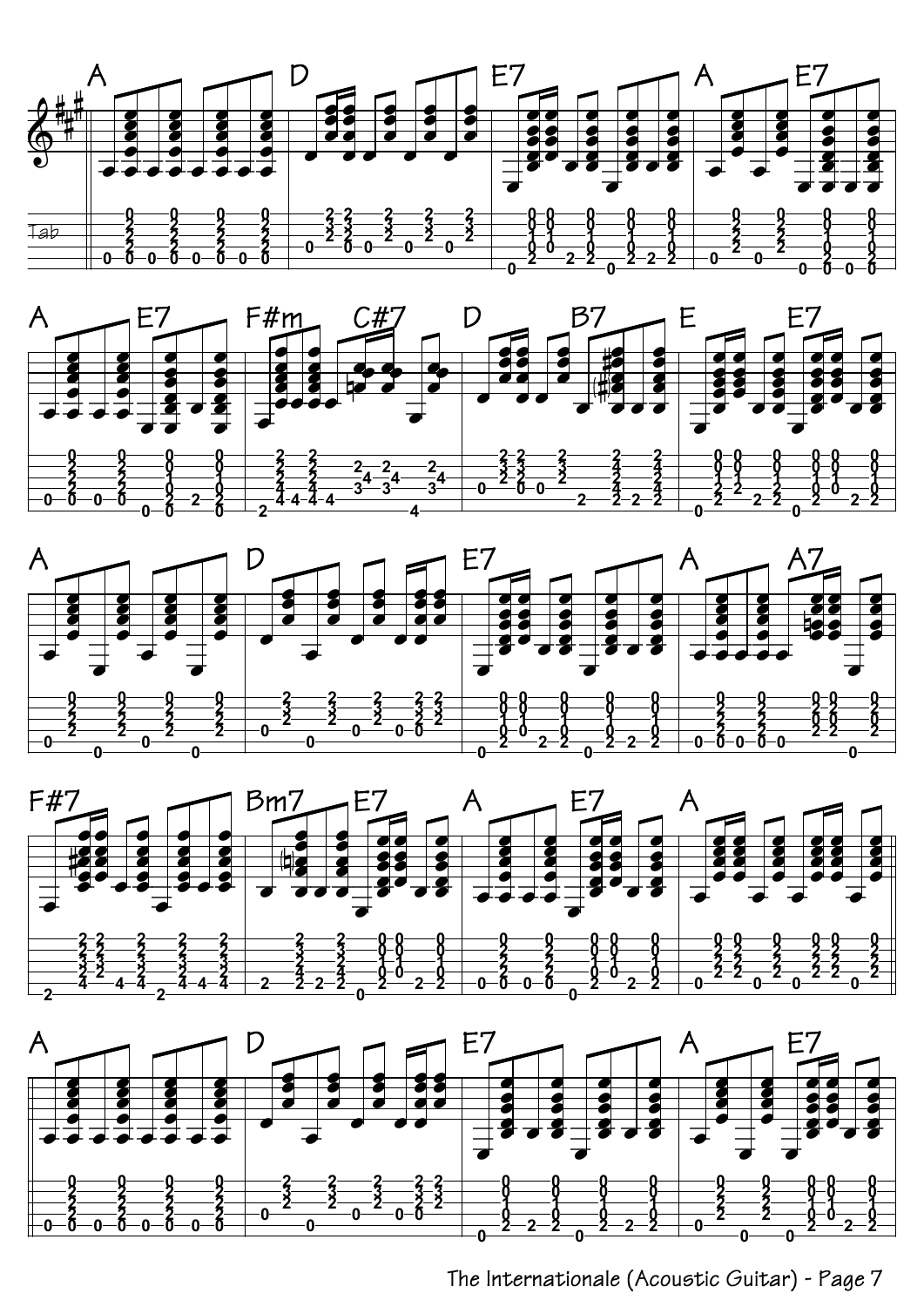









The Internationale (Acoustic Guitar) - Page 8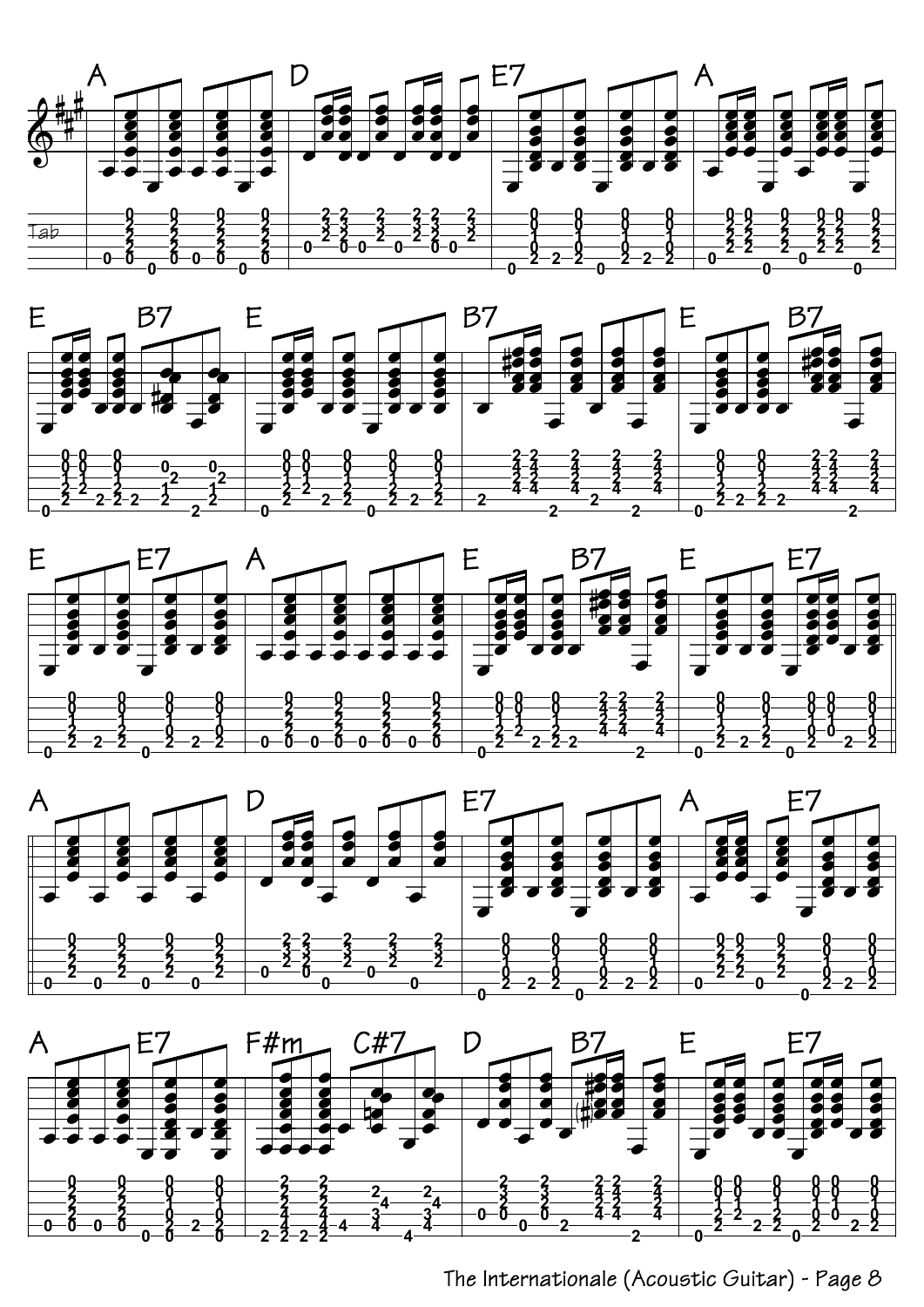



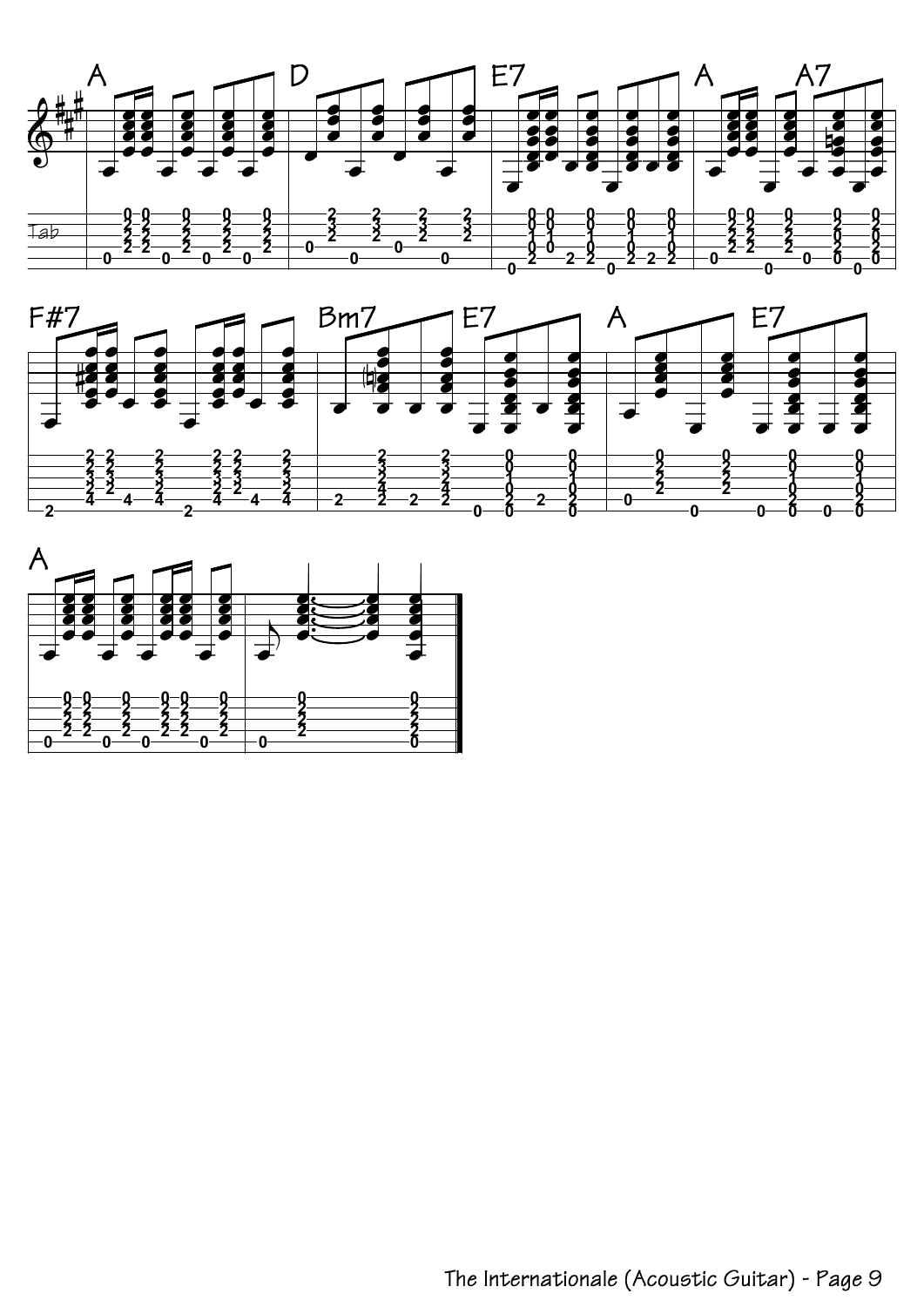### The Internationale (Acoustic String Bass)







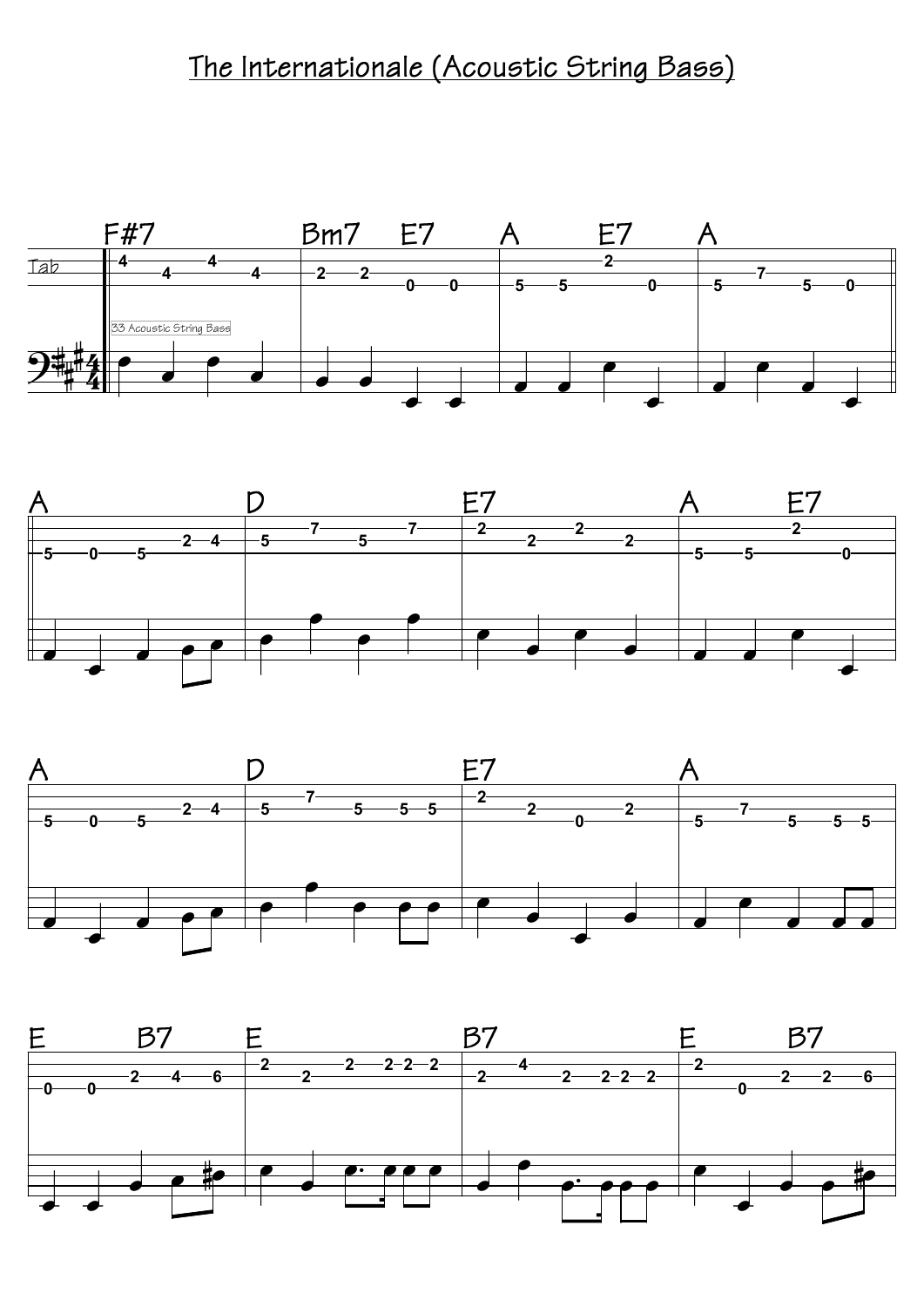









The Internationale (Acoustic String Bass) - Page 2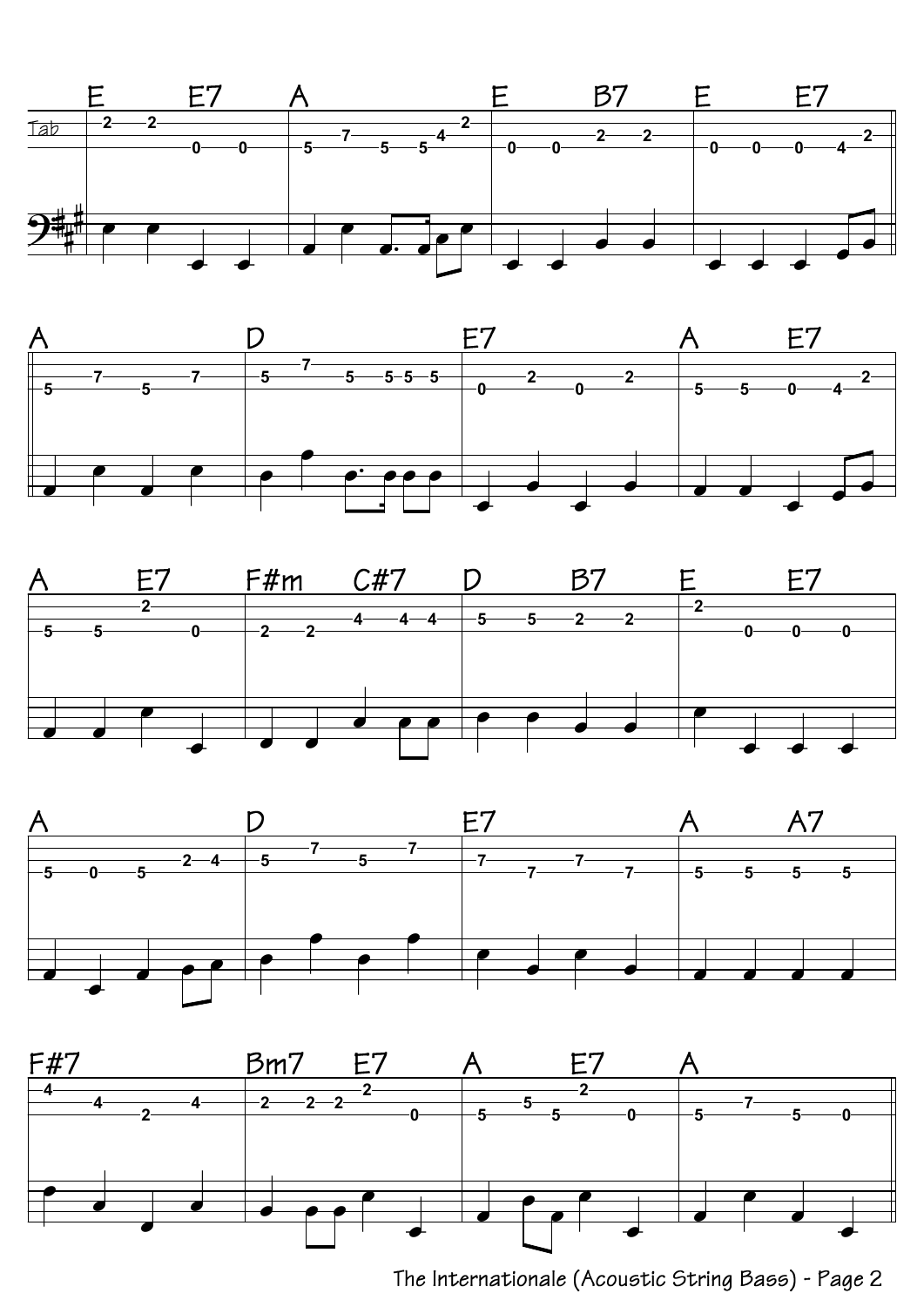









The Internationale (Acoustic String Bass) - Page 3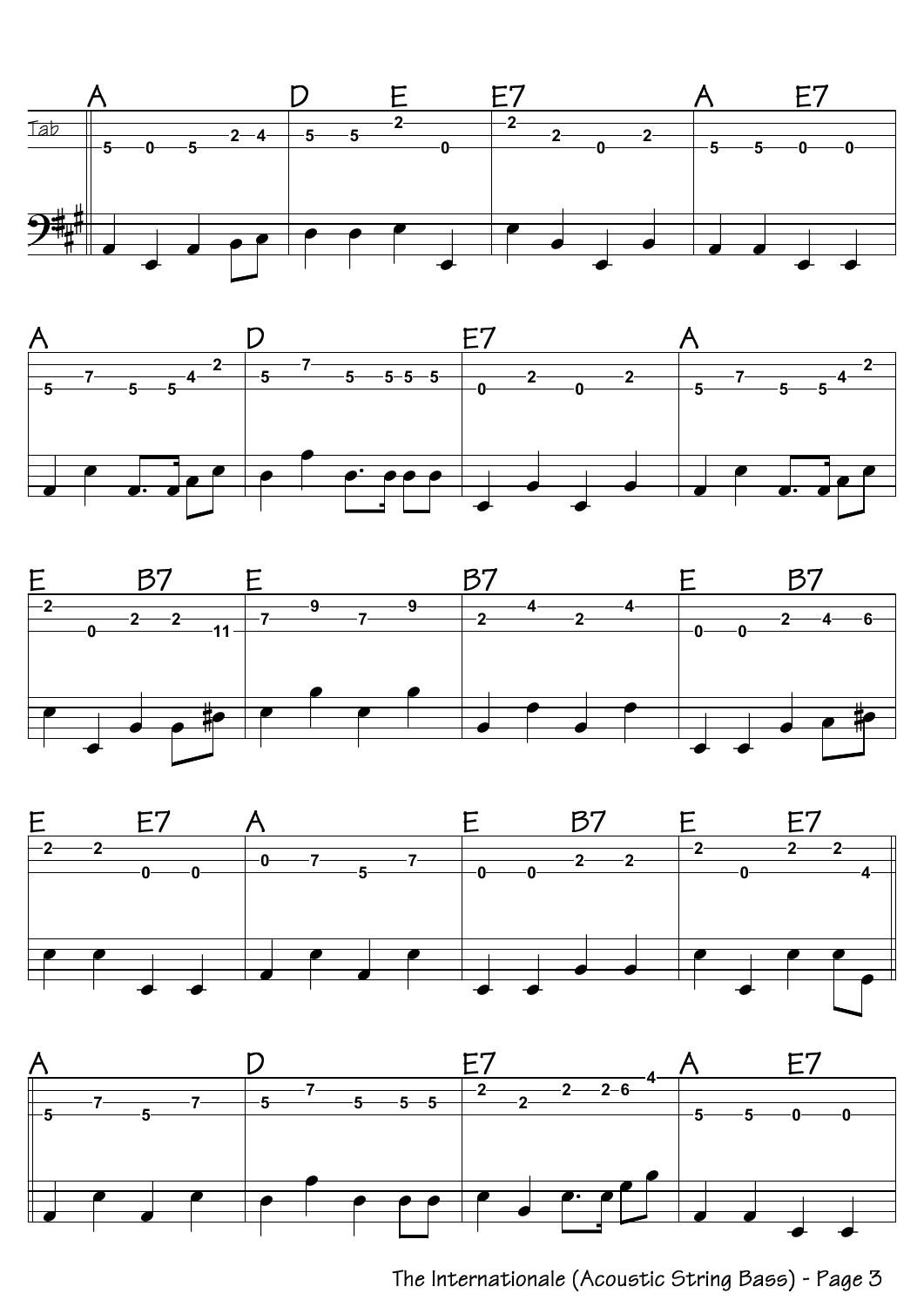









The Internationale (Acoustic String Bass) - Page 4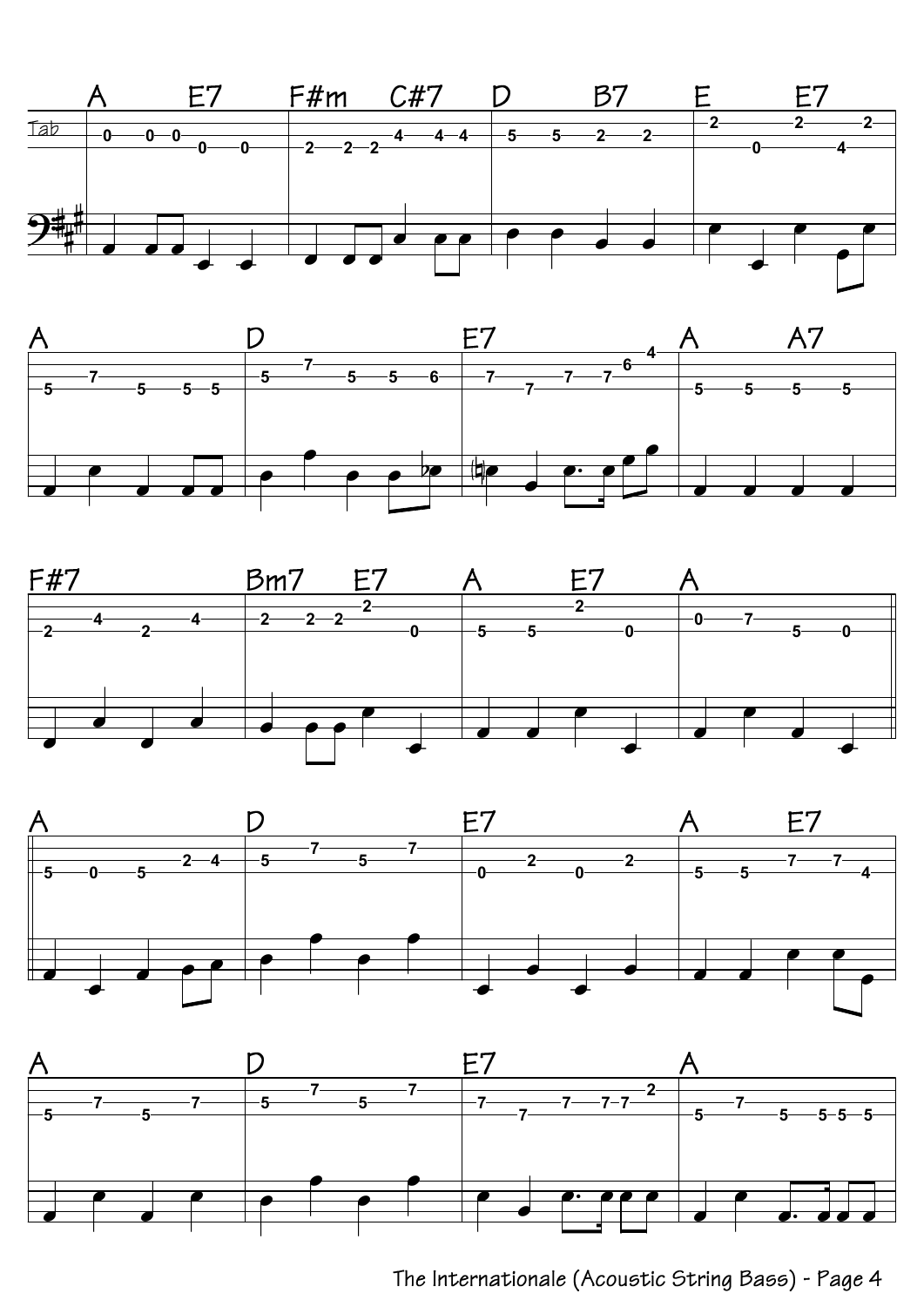









The Internationale (Acoustic String Bass) - Page 5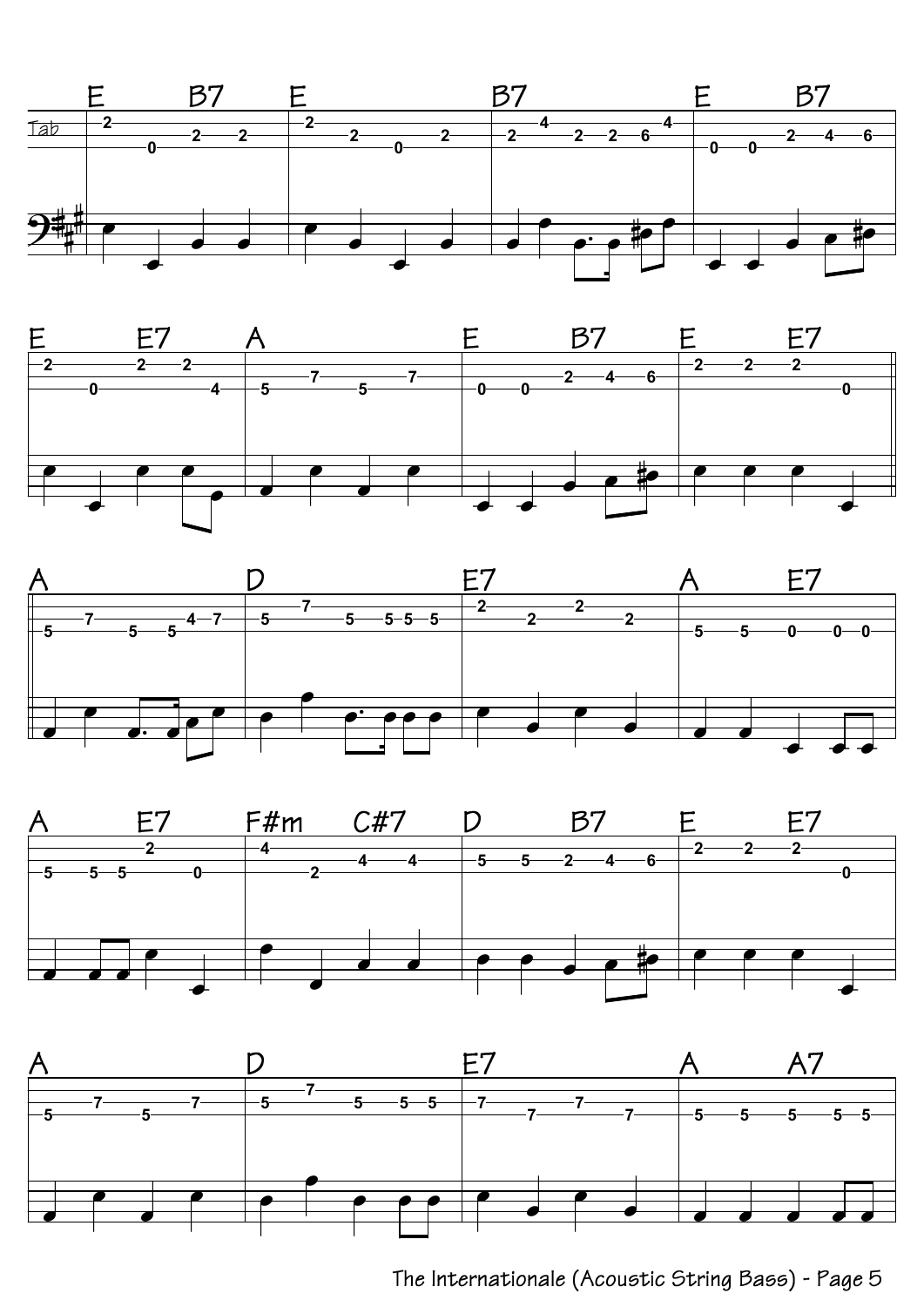









The Internationale (Acoustic String Bass) - Page 6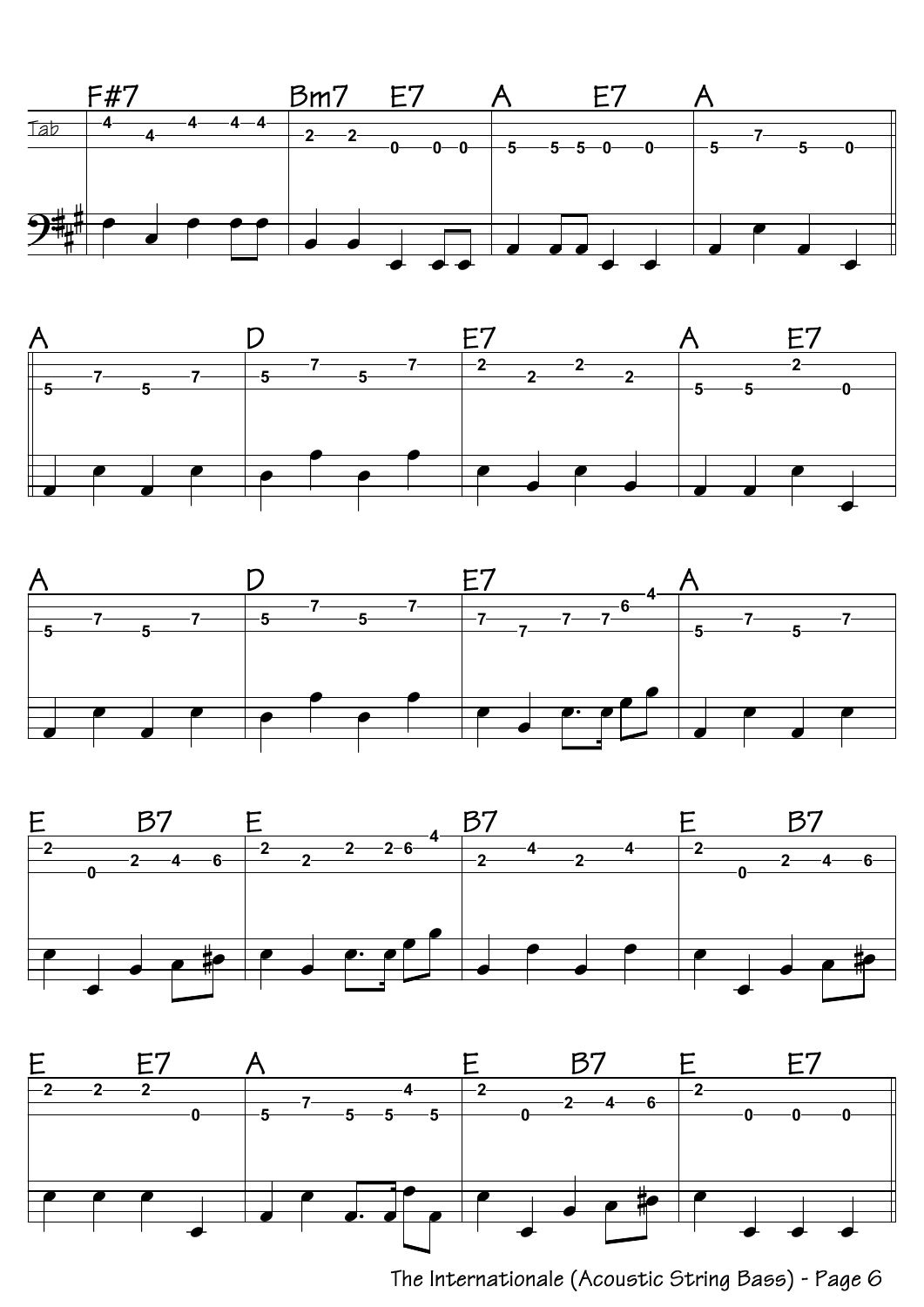









The Internationale (Acoustic String Bass) - Page 7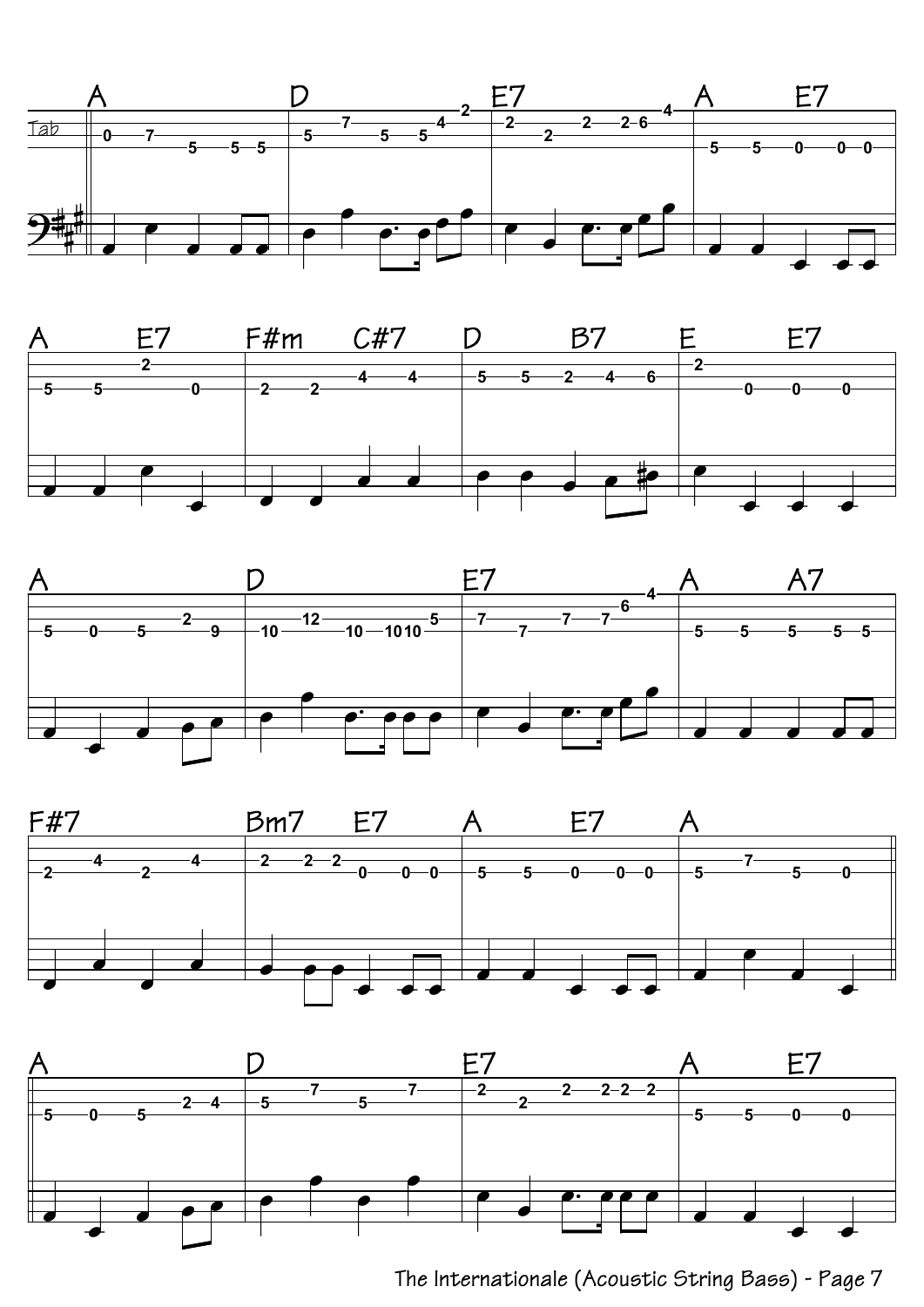









The Internationale (Acoustic String Bass) - Page 8